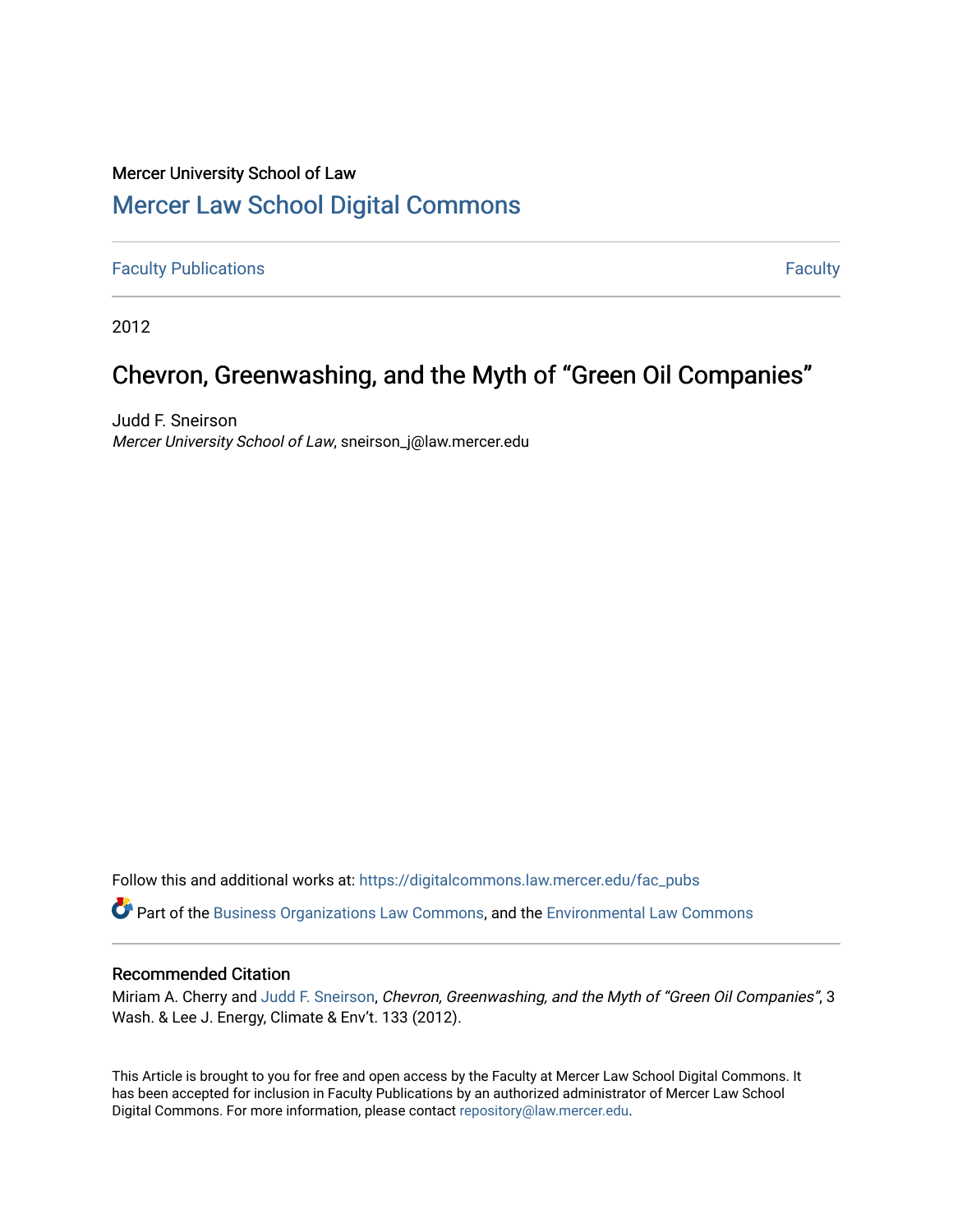# Chevron, Greenwashing, and the Myth of "Green Oil Companies"

Miriam A. Cherry† & Judd F. Sneirson‡

#### *Abstract*

*As green business practices grow in popularity, so does the temptation to "greenwash" one's business to appear more environmentally and socially responsible than it actually is. We examined this phenomenon in an earlier paper, using BP and the Deepwater Horizon catastrophe as a case study and developing a framework for policing dubious claims of corporate social responsibility. This Article revisits these issues focusing on Chevron, an oil company that claims in its advertisements to care deeply about the environment and the communities in which it operates, even as it faces an \$18 billion judgment for polluting the Ecuadorean Amazon and injuring its people. After describing Chevron's "we agree" advertising campaign, the Article sets out our framework for approaching "faux" corporate social responsibility, gauges whether misled consumers and investors might have a legal remedy as a result of Chevron's advertising claims, and proposes refinements to better regulate corporate greenwashing.*

#### *Table of Contents*

1

<sup>†</sup> Professor, Saint Louis University Law School.

<sup>‡</sup> Visiting Associate Professor, Hofstra University Law School. The authors wish to acknowledge Anne Bloom, Adrienne Davis, Monica Eppinger, Robert L. Rogers, Rachael Salcido, Norman Silber, Constance Z. Wagner, and Jarrod Wong for their insights. Special thanks to Andrew Schwartz, who provided excellent insights during Professor Cherry's presentation at the University of Colorado School of Law, and to Professor Sneirson's copanelists when he presented at Washington & Lee School of Law as part of the symposium Regulating Resource Extraction: Creating Order from a Legal Morass. Finally, our appreciation to Joshua Ebersole, Kristen Henke, and William Kellner for their excellent research assistance.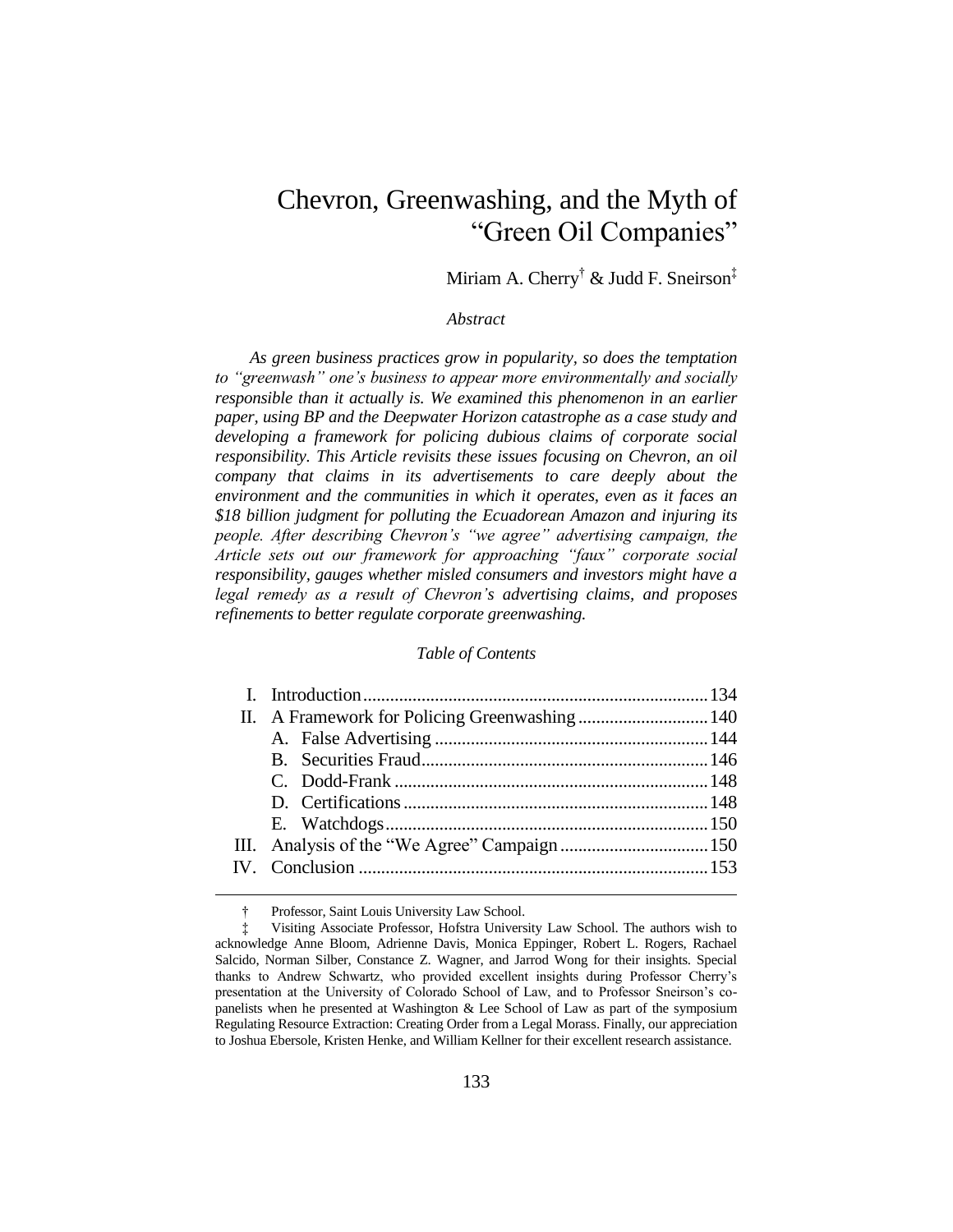## *I. Introduction*

In the wake of the 2010 oil spill in the Gulf of Mexico, amid public backlash directed at BP in particular and the oil industry in general, the Chevron Corporation rolled out a series of new advertisements broadly agreeing with this popular sentiment and inviting critics to learn the company's positions on the environment and other sensitive subjects.<sup>1</sup> According to a company press release, "[t]he campaign highlights the common ground Chevron shares with people around the world on key energy issues."<sup>2</sup> "We hear what people say about oil companies—that they should develop renewables, support communities, create jobs and protect the environment—and the fact is, we agree."<sup>3</sup>

One of the advertisements touts Chevron's commitment to renewable energy, "agreeing" that we need to develop affordable, viable alternatives to fossil fuels now, describing its progress in this area, and noting that it has invested millions of dollars towards this end.<sup>4</sup> Along similar lines, another advertisement focuses on technology, "agreeing" that the company must think like a technology company and making the case that it currently

<sup>1.</sup> *See Advertising*: *The Power of Human Energy*, CHEVRON CORP., http://www.chevron.com/about/advertising (last visited Sept. 4, 2011) (linking to the television and print advertisements that form Chevron's "we agree" campaign) (on file with the Washington and Lee Journal of Energy, Climate, and the Environment). As to the timing of the campaign, see Ben Casselman, *Chevron Ad Campaign Answers Critics Head-On*, WALL ST. J., OCT. 18, 2010, at B10, *available at*  http://online.wsj.com/article/SB10001424052702304250404575558363902469440.html ("[T]he campaign comes as the industry is trying to recover from the [BP oil spill, which] . . . only worsened the image of an industry that the public has consistently ranked dead last among 25 business sectors . . . .").

<sup>2.</sup> *See Chevron Launches New Global Advertising Campaign: "We Agree,"* CHEVRON CORP. (Oct. 18, 2010). CORP. (Oct. 18, 2010), http://www.chevron.com/chevron/pressreleases/article/10182010\_chevronlaunchesnewglobala dvertisingcampaignweagree.news (last visited Sept. 4, 2011) (introducing the ad campaign) (on file with the Washington and Lee Journal of Energy, Climate, and the Environment).

<sup>3.</sup> *See id.* (quoting Rhonda Zygocki, Chevron's Vice President of Policy, Government, and Public Affairs).

<sup>4.</sup> *See It's Time Oil Companies Get Behind the Development of Renewable Energy*, CHEVRON CORP., http://www.chevron.com/weagree/?statement=renewables (last visited Sept. 5, 2011) (affirming Chevron's long term commitment to renewable energy sources) (on file with the Washington and Lee Journal of Energy, Climate, and the Environment). Another ad, agreeing that "oil companies need to get real," offers somewhat of a counterpoint, stating that fossil fuels "are the lifeblood of any modern economy," that "no other form of energy is as economical, as plentiful, or as reliable," and therefore that oil must play a continuing role in meeting the world's energy demands. *See id.* (quoting Paul Siegele, President of Chevron Energy Technology).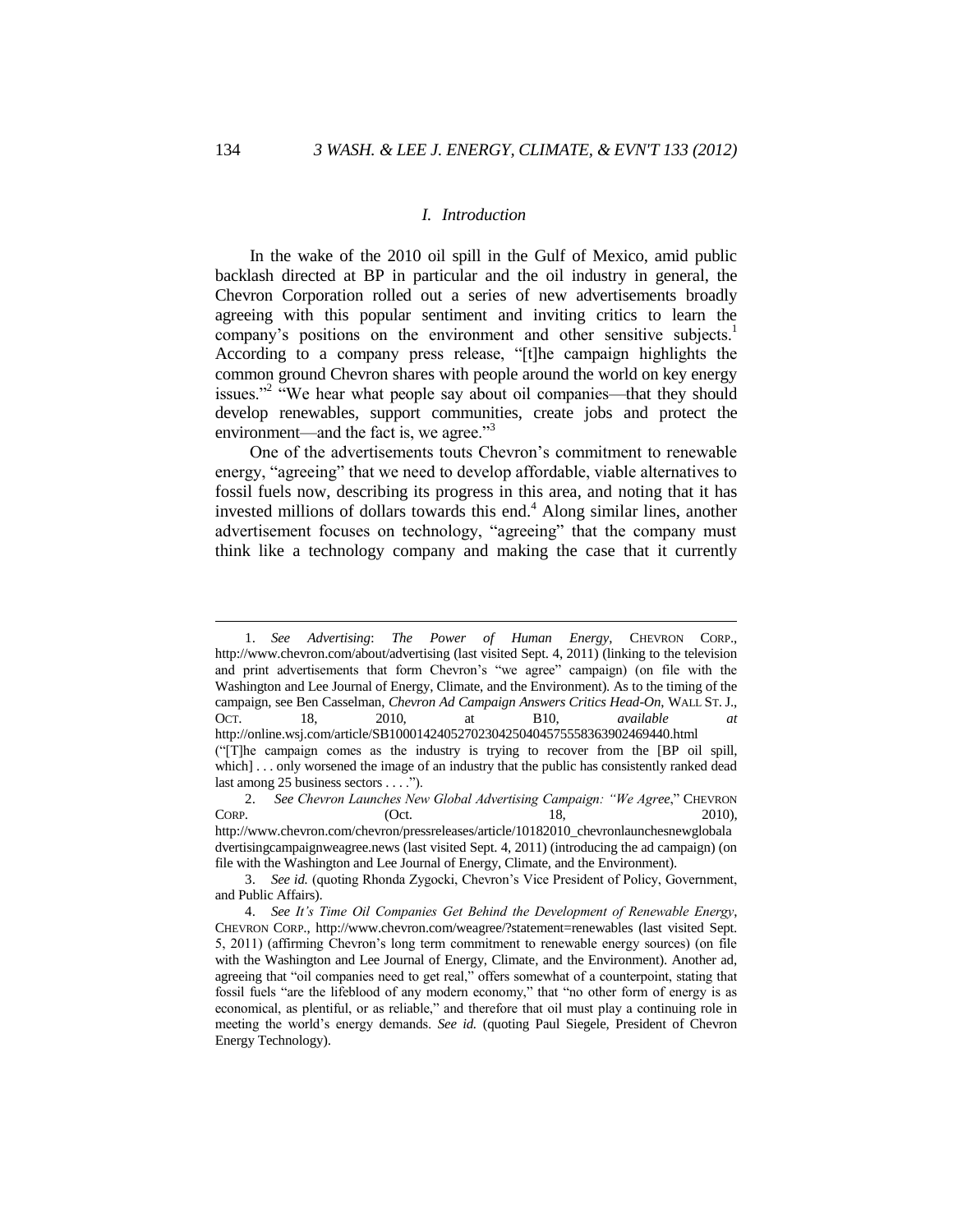does.<sup>5</sup> Still another admits that the company makes considerable profits but argues that it puts those profits "to good use," reinvesting them in future energy supplies, employing workers at good wages, paying billions in taxes, helping communities and small businesses, and distributing profits to shareholders "who rely on [Chevron] dividends."<sup>6</sup> And a final advertisement "agrees [that] oil companies should support the communities they're part of."<sup>7</sup> When it partners with a country, Chevron continues, it "commits for the long term," and although Chevron does not claim to "replace the role of government," it strives to "make a difference" where it operates, particularly in the areas of "health, education, and welfare."<sup>8</sup>

Much of the "we agree" campaign echoes what the company terms "The Chevron Way: Getting Results the Right Way." According to the company website, "Chevron Way" values include the following:

We conduct our business in a socially responsible and ethical manner. We respect the law, support universal human rights, protect the environment and benefit the communities where we work . . . . *Integrity*. We are honest with others and ourselves . . . . We accept responsibility and hold ourselves accountable for our work and our actions . . . . *Protecting People and the Environment.* We place the highest priority on the health and safety of our workforce and protection of our assets and the environment.<sup>9</sup>

While Chevron's website is replete with impressive testimonials,  $10$  the "we agree" campaign, and particularly statements like these last few, rankled some.<sup>11</sup> So much so that a rogue series of "we agree" advertisements soon

<sup>5.</sup> *See Oil Companies Should Think More Like Technology Companies*, CHEVRON CORP., http://www.chevron.com/weagree/?statement=technology (last visited Sept. 5, 2011) (quoting John W. McDonald, Chevron's Vice President and Chief Technology Officer) (on file with the Washington and Lee Journal of Energy, Climate, and the Environment).

<sup>6.</sup> *See Oil Companies Should Put Their Profits to Good Use*, CHEVRON CORP., http://www.chevron.com/weagree/?statement=growth (last visited Sept 5, 2011) (quoting Patricia E. Yarrington, Chevron's Vice President and Chief Financial Officer) (on file with the Washington and Lee Journal of Energy, Climate, and the Environment).

<sup>7.</sup> *See Oil Companies Should Support the Communities They're A Part Of*, CHEVRON CORP., http://www.chevron.com/weagree/?statement=community (last visited Sept. 5, 2011) (quoting Rhonda Zygocki) (on file with the Washington and Lee Journal of Energy, Climate, and the Environment).

<sup>8.</sup> *See id.* (describing Chevron's positive impacts in partner countries).

<sup>9.</sup> *The Chevron Way*, CHEVRON CORP., http://www.chevron.com/about/chevronway (last visited Sept. 5, 2011) (on file with the Washington and Lee Journal of Energy, Climate, and the Environment).

<sup>10.</sup> *See supra* notes 4–7 and accompanying text.

<sup>11.</sup> *See* Adam Werbach, *The Failure of Chevron's New "We Agree" Ad Campaign*, THE ATLANTIC (Oct. 21, 2010 4:50 PM), http://www.theatlantic.com/business/archive/2010/10/thefailure-of-chevrons-new-we-agree-ad-campaign/64951/ (last visited Sept. 5, 2011) (stating that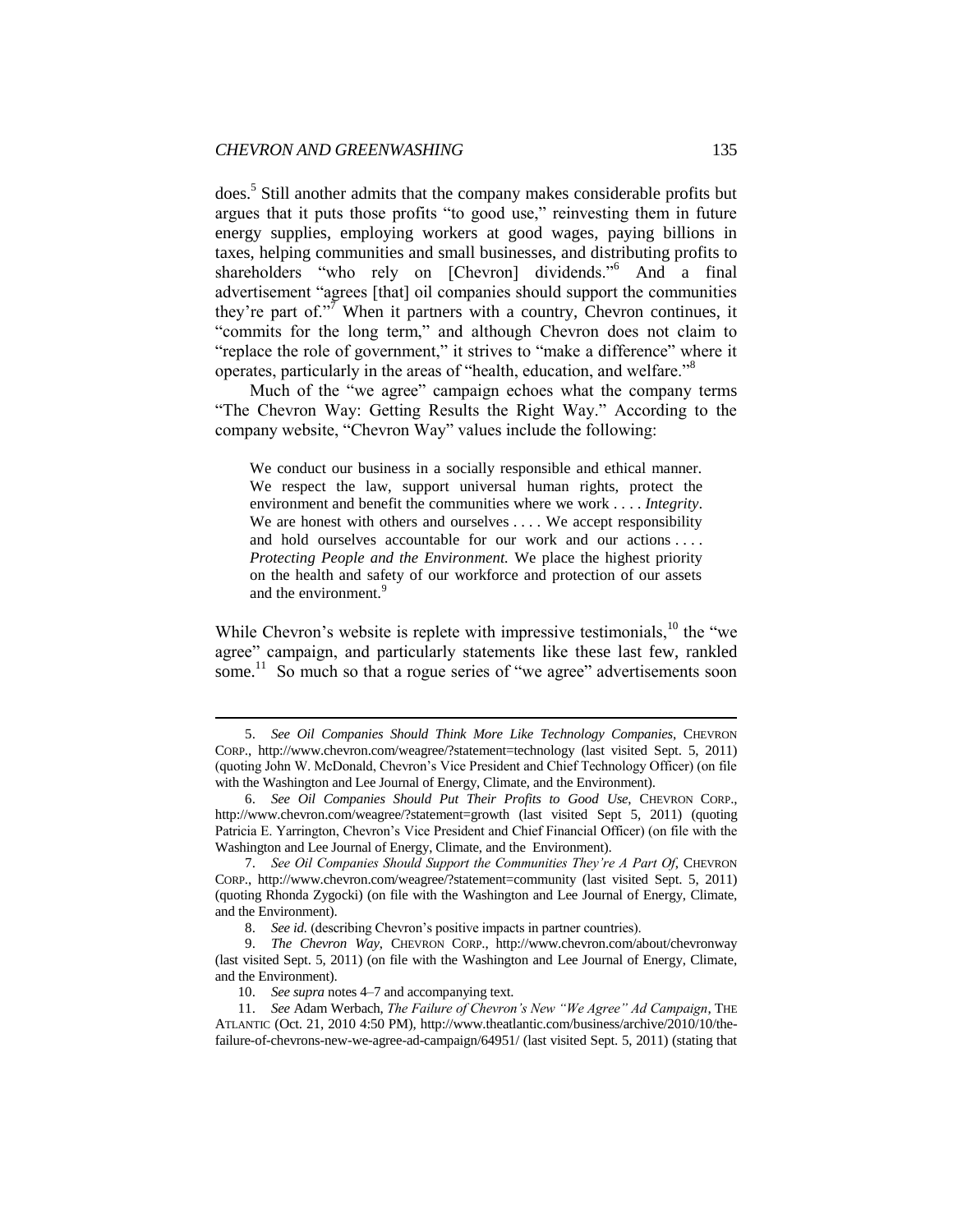emerged, spoofing Chevron's campaign so well that some news outlets believed them authentic.<sup>12</sup> Not surprisingly, the spoofs went further than Chevron's own platitudes, "agreeing" that "oil companies should clean up their own messes," "fix the problems they create," "put safety first," and "stop endangering life."<sup>13</sup> One fake advertisement read:

Extracting oil from the Earth is a risky process, and mistakes do happen. It's easy to pass the blame or ignore the mistakes we've made. Instead, we need to face them head on, accept our financial and environmental responsibilities, and fund new technologies to avoid these mistakes in the future. $14$ 

13. *See Chevron—We Agree*, RAINFOREST ACTION NETWORK ET AL., http://www.chevron-weagree.com (last visited Sept. 19, 2011) (displaying realistic but false advertisements parodying Chevron's "we agree" campaign) (on file with the Washington and Lee Journal of Energy, Climate, and the Environment). More parodies of the "we agree" campaign followed, including a fake ad contest and viral videos with lines like the following: Chevron executive, trying to understand the new ad campaign: "We say 'we agree' but we don't actually have to do anything?" Ad executive: "We are going to make pretending to care the new caring." *Punk Chevron Video Contest*, CHEVRONTHINKSWE'RESTUPID.ORG, http://chevronthinkswerestupid.org/videogallery (last visited September 20, 2011) (on file with the Washington and Lee Journal of Energy, Climate, and the Environment); *see also ChevronToxico: The Campaign for Justice in Equador*, CHEVRONTOXICO, http://chevrontoxico.com (last visited September 20, 2011) (promoting awareness about Chevron's lawsuit in Ecuador) (on file with the Washington and Lee Journal of Energy, Climate, and the Environment); *We Can Change Chevron, Energy Shouldn't Cost Lives*, RAINFOREST ACTION NETWORK, http://changechevron.org (last visited September 20, 2011) (attempting to pressure Chevron into taking responsibility for the environmental damage in Ecuador and elsewhere) (on file with the Washington and Lee Journal of Energy, Climate, and the Environment).

many of Chevron's "good works . . . were required by law") (on file with the Washington and Lee Journal of Energy, Climate, and the Environment).

<sup>12.</sup> *See* David Zax, *Chevron's New Ad Campaign is a Slick Yes Men Hoax*, FAST COMPANY (Oct. 18, 2010), http://www.fastcompany.com/1695892/chevrons-new-adcampaign-makes-lemonade (last visited Sept. 5, 2011) ("In retrospect, it does seem ridiculous that any oil company would take such aggressive responsibility for oil spills, poor industry safety, and exploitation of foreign resources.") (on file with the Washington and Lee Journal of Energy, Climate, and the Environment); *see also* Rupal Parekh & Michael Bush, *Pranksters Hijack Chevron Corporate-PR Efforts: What Do Marketers Do When Faced with Ads, Fake Press Releases, Fake News Stories?*, ADVERTISING AGE (October 18, 2010), http://adage.com/print/146559 (last visited September 8, 2011) (explaining that some media outlets had difficulty determining real ads from fake ones) (on file with the Washington and Lee Journal of Energy, Climate, and the Environment); Stuart Elliott, *Pranksters Lampoon Chevron Ad Campaign*, N.Y. TIMES MEDIA DECODER BLOG (Oct. 18, 2010), http://mediadecoder.blogs.nytimes.com/2010/10/18/pranksters-lampoon-chevron-ad-campaign/ (describing the spoofed ads and noting fooled news outlets) (on file with the Washington and Lee Journal of Energy, Climate, and the Environment).

<sup>14.</sup> *We Punked Chevron*, CHEVRONTHINKSWE'RESTUPID, http://chevronthinkswerestupid.org/weagree (last visited Sept. 5, 2011) (on file with the Washington and Lee Journal of Energy, Climate, and the Environment).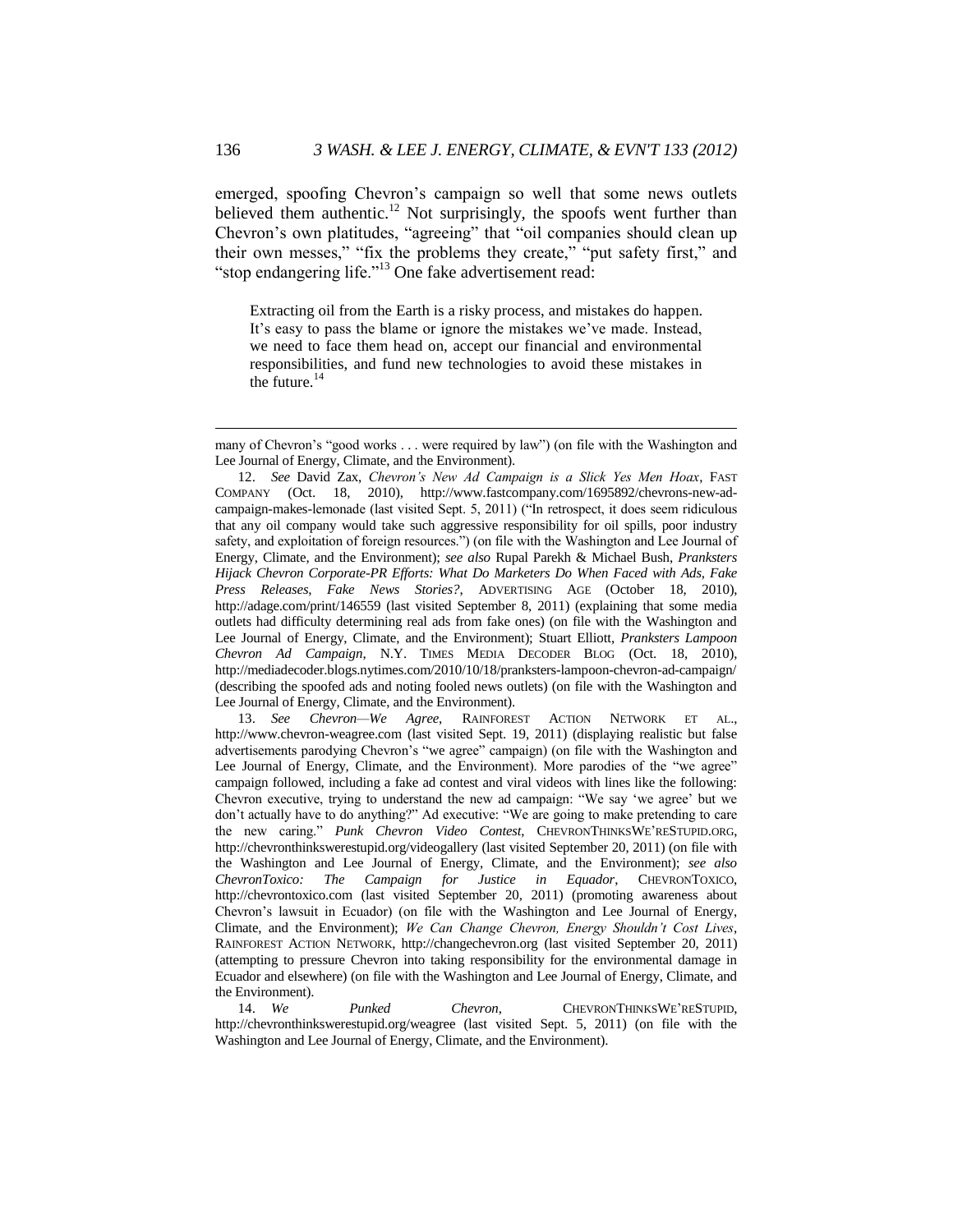**.** 

What would trigger such a response? The answer lies in Chevron's other current public-relations effort: disclaiming responsibility for environmental damage to the Amazon Rainforest in Ecuador.<sup>15</sup> There, the company is defending against a lawsuit seeking billions of dollars for "environmental remediation, excess cancer deaths, impacts on indigenous cultures, and unjust enrichment" stemming from Texaco's activities there between 1964 and 1992.<sup>16</sup> All told, the company is said to have "dump[ed] an estimated 18 billion[] gallons of toxic wastewater into [Ecuadorean] rivers and streams and spill[ed] roughly 17 million gallons of crude oil into the ancestral territory of six indigenous tribes."<sup>17</sup> Chevron acquired Texaco, assuming its legal obligations, in  $2001$ .<sup>18</sup>

The Ecuadorean plaintiffs originally brought suit in the United States against Texaco in 1993, but the oil company successfully moved to dismiss the case for *forum non conveniens*, leaving plaintiffs to litigate their claims, if at all, back in Ecuador.<sup>19</sup> Plaintiffs refiled their suit in Ecuador against Chevron as Texaco's successor in  $2003^{20}$  and won a staggering \$18 billion judgment on February 14, 2011,<sup>21</sup> which Chevron is now appealing.<sup>22</sup>

18. *See* In re Chevron Corp., 749 F. Supp. 2d 141, 143 n.3 (S.D.N.Y. 2010) (noting Chevron's acquisition of Texaco). As a general rule, following a merger, a target's liabilities become the acquiror's. *See, e.g.*, DEL. CODE ANN. tit., 8 § 259(a) (2010) (providing that a target's liabilities following a merger "attach to [the] surviving corporation[] and may be enforced against it to the same extent as if said . . . liabilities . . . had been incurred or contracted by it").

19. *See* Aguinda v. Texaco, Inc., 142 F. Supp. 2d 534, 537 (S.D.N.Y. 2001) (dismissing the case), *aff'd*, 303 F.3d 470 (2d Cir. 2002); *see also* Ecuador v. Chevron Corp., 638 F.3d 384, 396 (2d Cir. 2011) (noting Texaco's "promise[] that . . . it would 'satisfy judgments that might be entered in plaintiffs' favor . . . subject to [its] rights under New York's Recognition of Foreign Country Money Judgments Act [dealing with fraud and due process]" (quoting an earlier Texaco memorandum of law)).

20. *See In re Chevron Corp.*, 749 F.Supp.2d at 143 ("Chevron is the target of litigation brought in Ecuador by the so-called Lago Agrio plaintiffs in which the latter seek to recover \$113 billion for alleged environmental pollution by Texaco, Inc., from Texaco's current owner, Chevron Corporation."). The film CRUDE, cited *supra* note 16, documents the lawsuit in Ecuador and includes scenes where the court holds hearings in the field and hears arguments from the lawyers just steps from oil-contaminated sites.

21. *See* Felicity Carus, *Chevron Chiefs Face Shareholders After Huge \$18bn Ecuador Fine*, THE GUARDIAN (May 25, 2011), http://www.guardian.co.uk/environment/2011/may/25/chevron-heads-shareholders-huge-fine

<sup>15.</sup> *See* Elliott, *supra* note 12 ("The spoof is a direct consequence of Chevron's trying to fool people into thinking it is environmentally conscious when the company is responsible for the extensive contamination found in Ecuador's rain forest *.* . . ." (quoting a spokesperson for the Ecuadorean plaintiffs)).

<sup>16.</sup> *See* CRUDE (Entendre Films 2009) (documenting the ongoing suit against Chevron for oil pollution in Ecuador).

<sup>17.</sup> *See* Mitch Anderson, *Chevron Adds Insult to Injury in the Amazon*, SAN FRANCISCO CHRONICLE CITY BRIGHTS BLOG (Feb. 7, 2011), http://www.sfgate.com/cgibin/blogs/manderson/detail?entry\_id=82541 (detailing the extent of the environmental damage) (on file with the Washington and Lee Journal of Energy, Climate, and the Environment).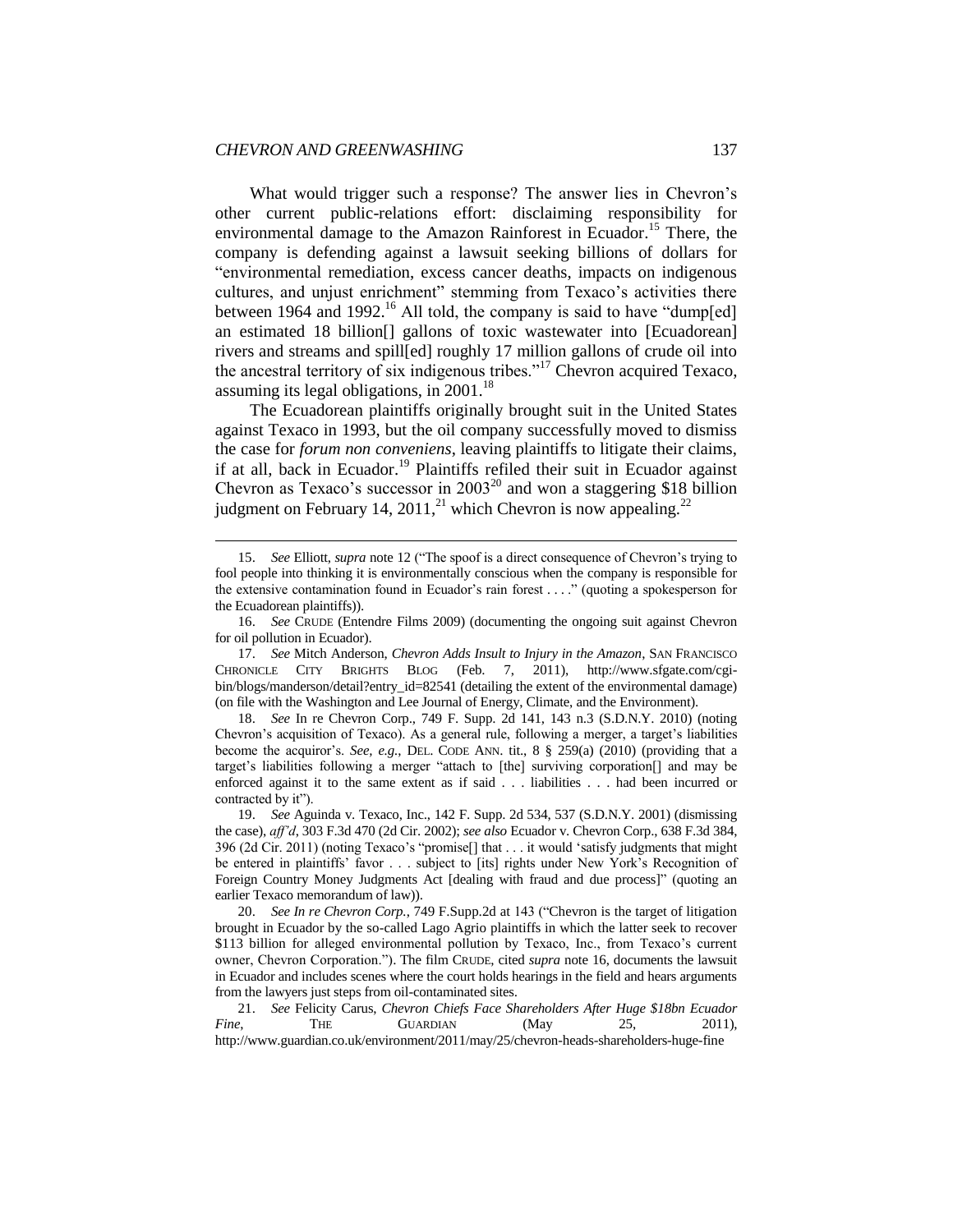Chevron's position in the case is quite simple: whatever harm Texaco wrought in Ecuador was done as part of a consortium with Ecuador's national oil company Petroecuador, and when Texaco withdrew from the consortium in the 1990s, the Ecuadorean government released it from any further environmental responsibility upon the completion of certain remediation efforts.<sup>23</sup> These were completed to the Ecuadorean government's satisfaction by  $1998$ ,<sup>24</sup> and Chevron claims the resulting release bars plaintiffs' claims.<sup>25</sup> Plaintiffs respond that the release covers

24. See Texaco Petroleum, Ecuador and the Lawsuit Against Chevron, CHEVRON CORP., www.chevron.com/documents/pdf/texacopetroleumecuadorlawsuit.pdf (last visited Sept. 19, 2011) [hereinafter *Texaco Petroleum*] (noting Texaco's remediation to the Ecuadorean government's satisfaction and the government's subsequent release of Texaco from any remaining environmental liability) (on file with the Washington and Lee Journal of Energy, Climate, and the Environment). Plaintiffs dispute whether Chevron adequately fulfilled these obligations. *See, e.g*., Steven Donziger, *The Chevron Way*, FORBES (Sept. 16, 2009), http://www.forbes.com/2009/09/16/chevron-texaco-crude-amazon-ecuador-opinions-

contributors-steven-donziger.html (conveying the position of plaintiffs' lawyer, Stephen Donziger, that "[e]vidence at trial submitted by the plaintiffs demonstrates that Texaco's purported clean-up ignored the contaminated groundwater, rivers and streams, and consisted primarily of dumping dirt over waste pits without adequately cleaning out the toxins") (on file with the Washington and Lee Journal of Energy, Climate, and the Environment).

25. *See* Michael D. Goldhaber, *Forum Shopper's Remorse*, CORPORATE COUNSEL (Apr. 1, 2010), http://www.law.com/jsp/cc/PubArticleCC.jsp?id=1202445653516 ("Chevron says[] Texaco abated the problem with a \$40 million cleanup after it left the country, for which it obtained a (much disputed) release from liability.") (on file with the Washington and Lee Journal of Energy, Climate, and the Environment). Chevron also claims that the plaintiffs' lawyers have improperly influenced the Ecuadorean courts, manufactured and falsified evidence, and are generally trying to defraud and extort Chevron in the Ecuador litigation. *See* Lawrence Hurley, *Chevron Wins Restraining Order in \$113B Pollution Case*, N.Y. TIMES, Feb. 9, 2011, http://www.nytimes.com/gwire/2011/02/09/09greenwire-chevron-wins-restrainingorder-in-113b-polluti-20818.html (discussing Chevron's accusations) (on file with the Washington and Lee Journal of Energy, Climate, and the Environment). Chevron has also obtained injunctive relief before the Permanent Court of Arbitration in the Hague under United Nations trade law, arguing that Ecuador's court system cannot fairly and independently hear the case against it. *See* Michael D. Goldhaber, *Arbitrators Order Ecuador to Suspend Enforcement of Any Judgment Against Chevron*, AMERICAN LAWYER (Feb. 10, 2011, 10:51 PM), http://amlawdaily.typepad.com/amlawdaily/2011/02/chevron021111.html (noting the decision and Chevron's accusations of fraud by plaintiffs' lawyers) (on file with the Washington and Lee Journal of Energy, Climate, and the Environment). This is somewhat ironic given the company's earlier effort to have the case heard in Ecuador. *See* Goldhaber, *Forum Shopper's Remorse*, *supra*; *see also* Aguinda v. Texaco, Inc., 142 F. Supp. 2d 534, 537 (S.D.N.Y. 2001) (dismissing the case), *aff'd*, 303 F.3d 470 (2d Cir. 2002) (granting Chevron's motion for *forum non conveniens* in the United States). A federal court in New York recently entered a similar order, which is now on appeal in the Second Circuit. *See* Chevron Corp. v.

1

<sup>(</sup>breaking the judgment down as follows: \$8.6 billion for environmental remediation, \$860,000 to the named plaintiffs, and \$8.6 billion in punitive damages) (on file with the Washington and Lee Journal of Energy, Climate, and the Environment).

<sup>22.</sup> *See id.* (noting Chevron's appeal efforts).

<sup>23.</sup> *See* Republic of Ecuador v. ChevronTexaco Corp., 376 F. Supp. 2d 334, 342 (S.D.N.Y. 2005) (describing Ecuador and Texaco's 1995 contract).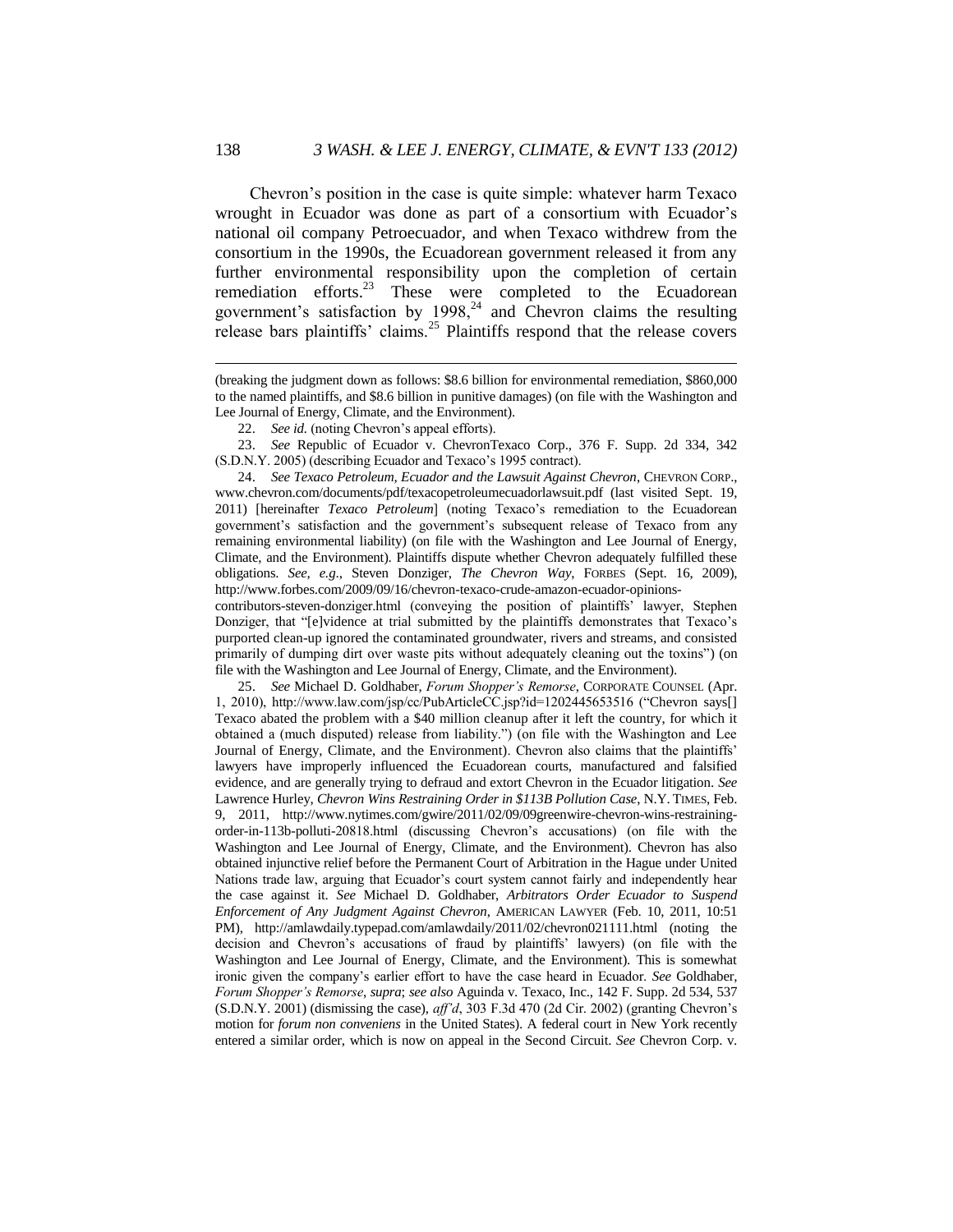**.** 

only governmental claims for environmental liability, not citizen-plaintiffs' claims for personal injuries and other private harms the pollution is said to have caused.<sup>26</sup>

Whatever the merits of the Ecuadorean action, $^{27}$  Chevron's critics cry hypocrisy: "Chevron's rhetoric and the public image that they put forward [are] very different from how they're actually operating."<sup>28</sup> While the company claims to care about the communities in which it operates, and particularly local health and welfare, its Ecuadorean track record and litigation position belie its public statements.<sup>29</sup> While the company claims to prioritize the environment and accept responsibility for its actions, it disclaims any obligation for the oil pollution its predecessor created that continues to seep into water sources and, it is argued, severely impact residents' health. $30$  And while the company purports to put its considerable profits to "good use," those uses apparently include lobbying efforts to repeal climate-change legislation, $31 \text{ multinational}$  litigation to evade environmental responsibility, and superficial ad campaigns meant to persuade critics, consumers, and investors of the company's environmental bona fides. $32$ 

29. *See* Casselman, *supra* note 1, at B10 (contrasting Chevron's "we agree" campaign with Chevron's corporate practices).

30. *See Texaco Petroleum*, *supra* note 24 (summarizing the company's litigation position).

Donziger, 768 F. Supp. 2d 581, 660 (S.D.N.Y. 2011) (preventing the Ecuadorean plaintiffs from immediately enforcing any Ecuadorean judgment against the company's United States assets); s*ee also* Mark Hamblett, *Attorneys Spar Over Impact of Injunction in Chevron Case*, N.Y. L.J., May 11, 2011, http://www.law.com/jsp/nylj/PubArticleNY.jsp?id=1202493524878 (reporting on the Second Circuit oral argument) (on file with the Washington and Lee Journal of Energy, Climate, and the Environment).

<sup>26.</sup> *See* Goldhaber, *Forum Shopper's Remorse*, *supra* note 25 (relating plaintiffs' argument).

<sup>27.</sup> For more on the Ecuador lawsuit and related issues, see generally Chris Jochnick & Nina Rabaeus, *Business and Human Rights Revitalized: A New U.N. Framework Meets Texaco in the Amazon*, 33 SUFFOLK TRANSNAT'L L. REV. 413 (2010); Cortelyou Kenney, *Disaster in the Amazon: Dodging "Boomerang Suits" in Transnational Human Rights Litigation*, 97 CALIF. L. REV. 857 (2009); Judith Kimerling, *Indigenous Peoples and the Oil Frontier in Amazonia: The Case of Ecuador, ChevronTexaco, and* Aguinda v. Texaco, 38 N.Y.U. J. INT'L L. & POL. 413 (2006); Cassandra Burke Robertson, *Transnational Litigation and Institutional Choice*, 51 B.C. L. REV. 1081 (2010).

<sup>28.</sup> *See* Casselman, *supra* note 1, at B10 (discussing criticism of Chevron's new ad campaign); *see also* Elliott, *supra* note 12 ("Chevron's trying to fool people into thinking it is environmentally conscious when the company is responsible for extensive contamination found in Ecuador's rain forest and in other places as well." (quoting a spokesperson for the Ecuadorean plaintiffs)).

<sup>31.</sup> *See* Casselman, *supra* note 1, at B10 (noting Chevron's efforts to repeal a 2006 Californian climate-change law).

<sup>32.</sup> *See* Steven Mufson, *Critics Spoof New Chevron Ads Promoting Responsibility*, WASHINGTON POST, Oct. 20, 2010, http://www.washingtonpost.com/wpdyn/content/article/2010/10/19/AR2010101904622.html ("When it comes to oil spills, climate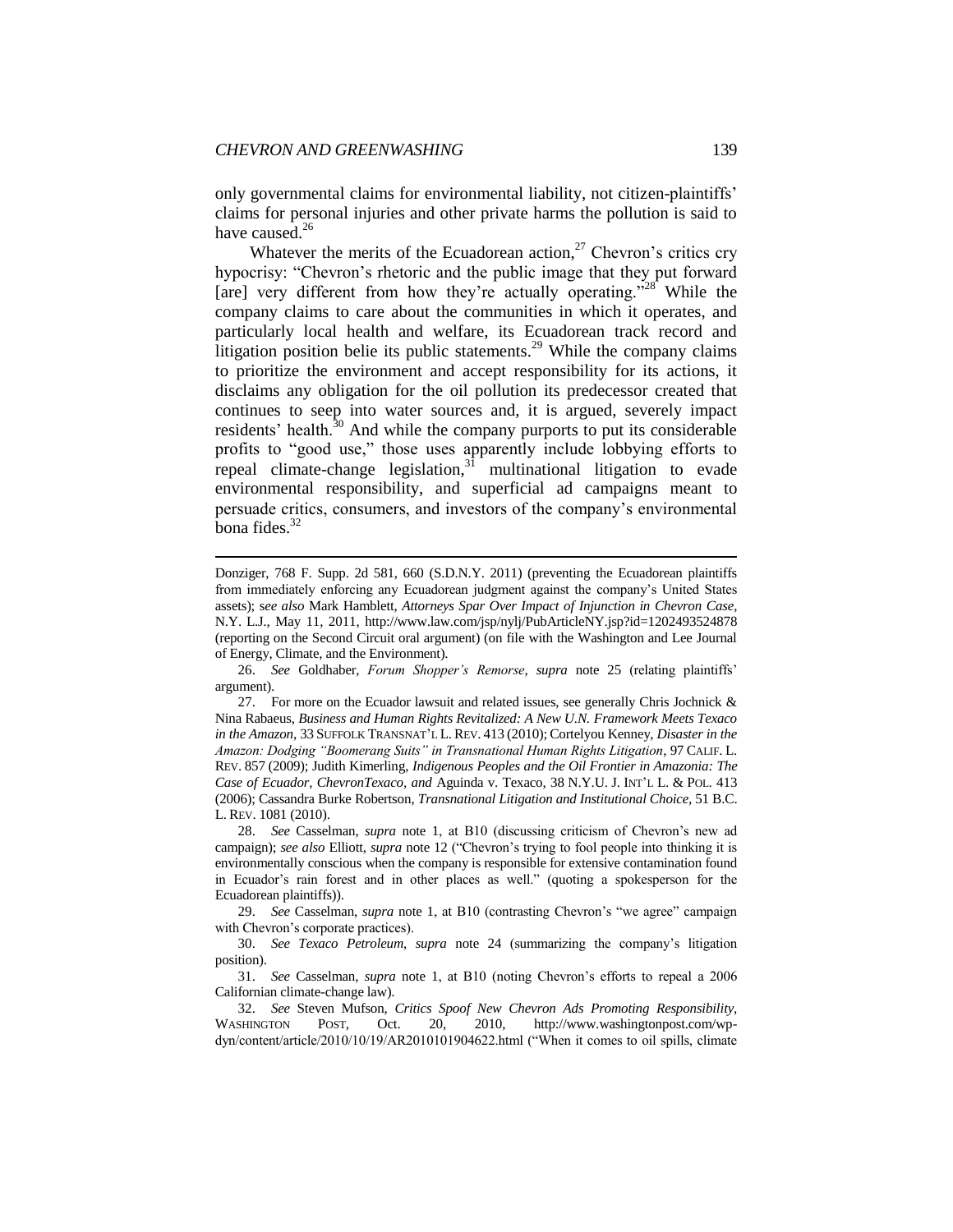In an earlier article, we examined a similar "green" advertising campaign from another major oil company mired in an environmental catastrophe.<sup>33</sup> There, in the context of the BP oil spill, we explored what it means to be a socially responsible corporation, noted consumer and investor preferences for socially responsible behavior and goods and services, and recognized a temptation for firms to appear to be more socially responsible than they in fact are.<sup>34</sup> We termed misleading corporate social responsibility claims "faux CSR" and discussed various ways in which the legal system could police this sort of corporate greenwashing.<sup>35</sup>

We draw on that framework here to determine whether the legal theories we advanced in the previous article could provide redress to consumers or investors misled by Chevron's CSR claims.<sup>36</sup> This Article proceeds in two parts. In Part II, we offer some background on greenwashing and CSR and set out the framework we established in the earlier article for approaching faux  $CSR<sup>37</sup>$  In Part III, we apply this framework to Chevron's "we agree" campaign, gauge whether misled consumers and investors might have a legal remedy as a result of Chevron's advertising claims, and refine the alternatives we developed to better regulate corporate greenwashing.<sup>38</sup>

#### <span id="page-8-0"></span>*II. A Framework for Policing Greenwashing*

American environmentalist Jay Westerveld coined the term "greenwashing" in 1986 in response to a hotel's efforts to encourage guests

change and human rights abuses, we need real action from Chevron. Instead we get this highcost glossy ad campaign.") (on file with Washington and Lee Journal of Energy, Climate, and the Environment); *see also* Casselman, *supra* note 1, at B10 (estimating the cost of the "we agree" campaign at more than \$90 million).

<sup>33.</sup> *See* Miriam A. Cherry & Judd F. Sneirson, *Beyond Profit: Rethinking Corporate Social Responsibility and Greenwashing After the BP Oil Disaster*, 85 TUL. L. REV. 983, 1002– 09 (2011) (analyzing corporate social responsibility and greenwashing in the context of the BP oil spill).

<sup>34.</sup> *See id.* 35. *See id*.

<sup>36.</sup> We do not address securities-fraud claims that Chevron misled its shareholders about the severity of the risks to the company from the Ecuadorean litigation. For such an analysis, see Simon Billenness & Sanford Lewis, *An Analysis of the Financial and Operational Risks to Chevron Corporation from* Aguinda v. ChevronTexaco, AMAZON WATCH 1, 1–17 (May 11, 2011) http://chevrontoxico.com/assets/docs/Chevron-Ecuador\_Risk\_Analysis\_Report\_May2011.pdf.

<sup>37.</sup> *See infra* Part II (discussing origins of "greenwashing" and potential legal implications).

<sup>38.</sup> *See infra* Part III (proposing ways to police "greenwashing" and faux CSR more effectively).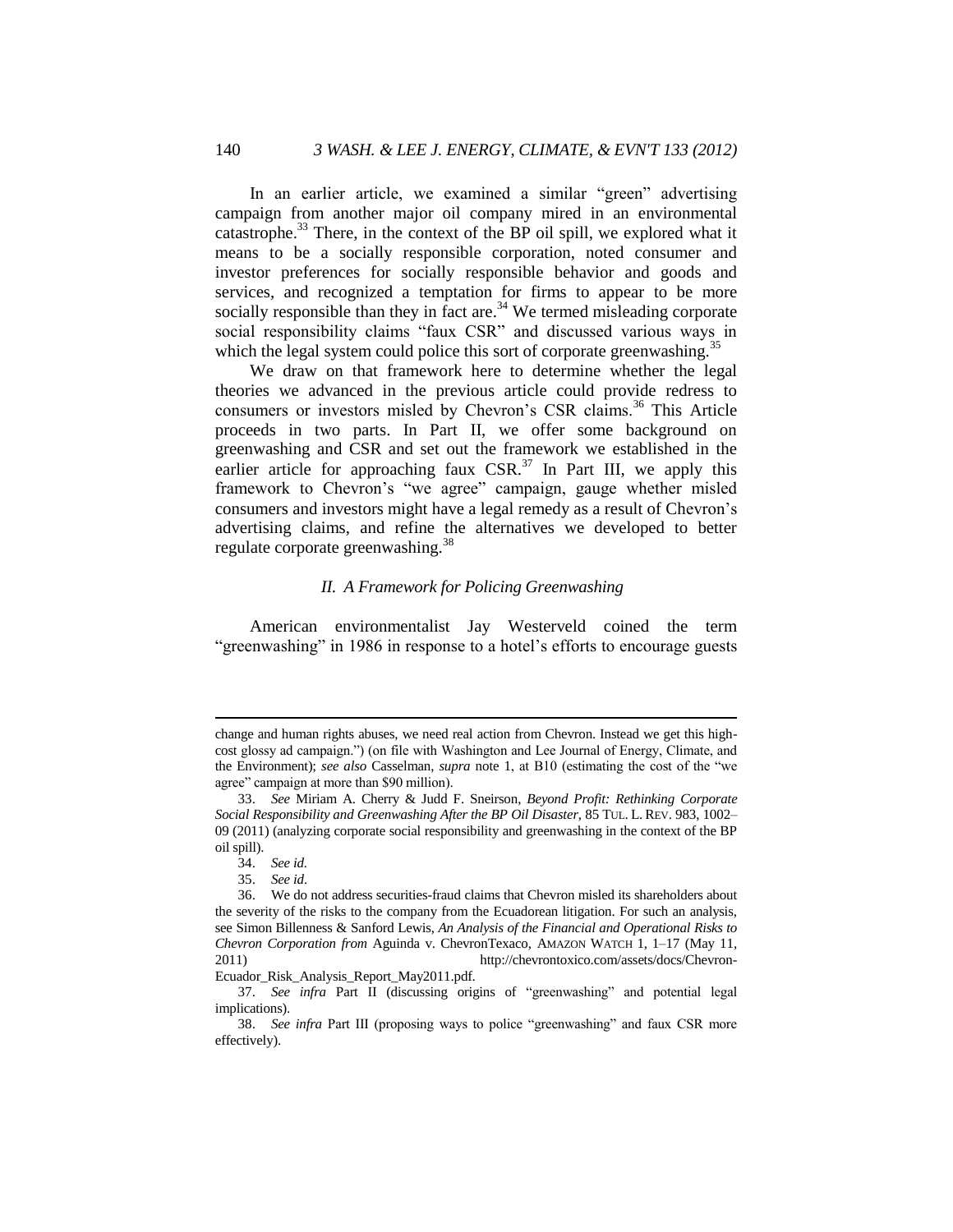to help the environment by reusing towels.<sup>39</sup> While the hotel's stated purpose was to reduce water, energy, and detergent use, Westerveld suspected its true motivation was profit.<sup>40</sup> A play on "whitewashing"using white paint to cover over dirt in a superficial or transparent way—the term "greenwashing" soon came to signify insincere, dubious, inflated, or misleading environmental claims.<sup>41</sup> Various environmental groups have similarly objected to the current widespread use of the word "green" for products and services that do not truly or meaningfully benefit the environment.<sup>42</sup> Indeed, it seems that many products, services, and companies now boast some shade of "green"—even companies in "dirty" industries, who often proclaim their dedication to the environment the loudest. $43$ 

By contrast, many companies genuinely engage in corporate social responsibility (or CSR).<sup>44</sup> These firms strive to create returns for their shareholders, good products and services for their customers, good jobs and wages for their employees and communities, and benefit the public by treading lightly on (or even improving) the natural environment.<sup>45</sup> In serving all of these corporate constituencies, and taking a broad view of the firm's best interests, a company often benefits financially.<sup>46</sup> Studies have

**.** 

43. *See* Beate Sjåfjell, *Regulating Companies as if the World Matters: Reflections from the Ongoing Sustainable Companies Project*, 46 WAKE FOREST L. REV. (forthcoming 2011) (remarking that "the ugliest companies wear the most makeup"); *see also* Carol Elliott, *ND Management Professor Earns "Best Paper" Award for Greenwashing Research*, UNIVERSITY OF NOTRE DAME MENDOZA SCHOOL OF BUSINESS (Nov. 22, 2010), *available at* http://business.nd.edu/faculty\_and\_research/article.aspx?id=8012 (describing Sarv Devaraj & Suvrat Dhanorkar, Do As I Say Not As I Do: An Empirical Examination of the Relationship Between Corporate Sustainability Beliefs and Performance, which found a negative correlation between CSR rhetoric and environmental performance).

<sup>39.</sup> *See* Alice Rawsthorn, *The Toxic Side of Being, Literally, Green*, N.Y. TIMES, Apr. 5, 2010, http://www.nytimes.com/2010/04/05/arts/05iht-

design5.html?scp=1&sq=the%20toxic%20side%20of%20being%20literally%20green&st=cse (crediting Westerveld with coining the term "greenwashing") (on file with the Washington and Lee Journal of Energy, Climate, and the Environment).

<sup>40.</sup> *See id.*

<sup>41.</sup> *See id.* ("These days [greenwashing] refers to anyone who makes fake environmental claims.").

<sup>42.</sup> *Cf*. Tom Wright, *False "Green" Ads Draw Global Scrutiny*, WALL ST. J., Jan. 30, 2008, at B4, *available at* http://online.wsj.com/article/SB120163622342426091.html (discussing the difficulties of policing inaccurate "green" ads). Today many of these environmental groups receive corporate support and have shied away from such accusations; the more radical environmental groups including Greenpeace continue their criticism unabated. *See, e.g.*, John Vidal, *Artists Prepare for BP Protest at Tate Britain*, THE GUARDIAN (U.K.), June 25, 2010, 2010 WLNR 12736937 (interviewing groups protesting BP's "cuddly" manufactured corporate persona).

<sup>44.</sup> *See* Cherry & Sneirson, *supra* note 33, at 1013 n.160 (listing examples of genuine CSR).

<sup>45.</sup> *See id.* at 1010–14 (describing ways in which corporations engage in CSR).

<sup>46.</sup> *See id.* at 1013–14 (noting the correlation between profitability and CSR).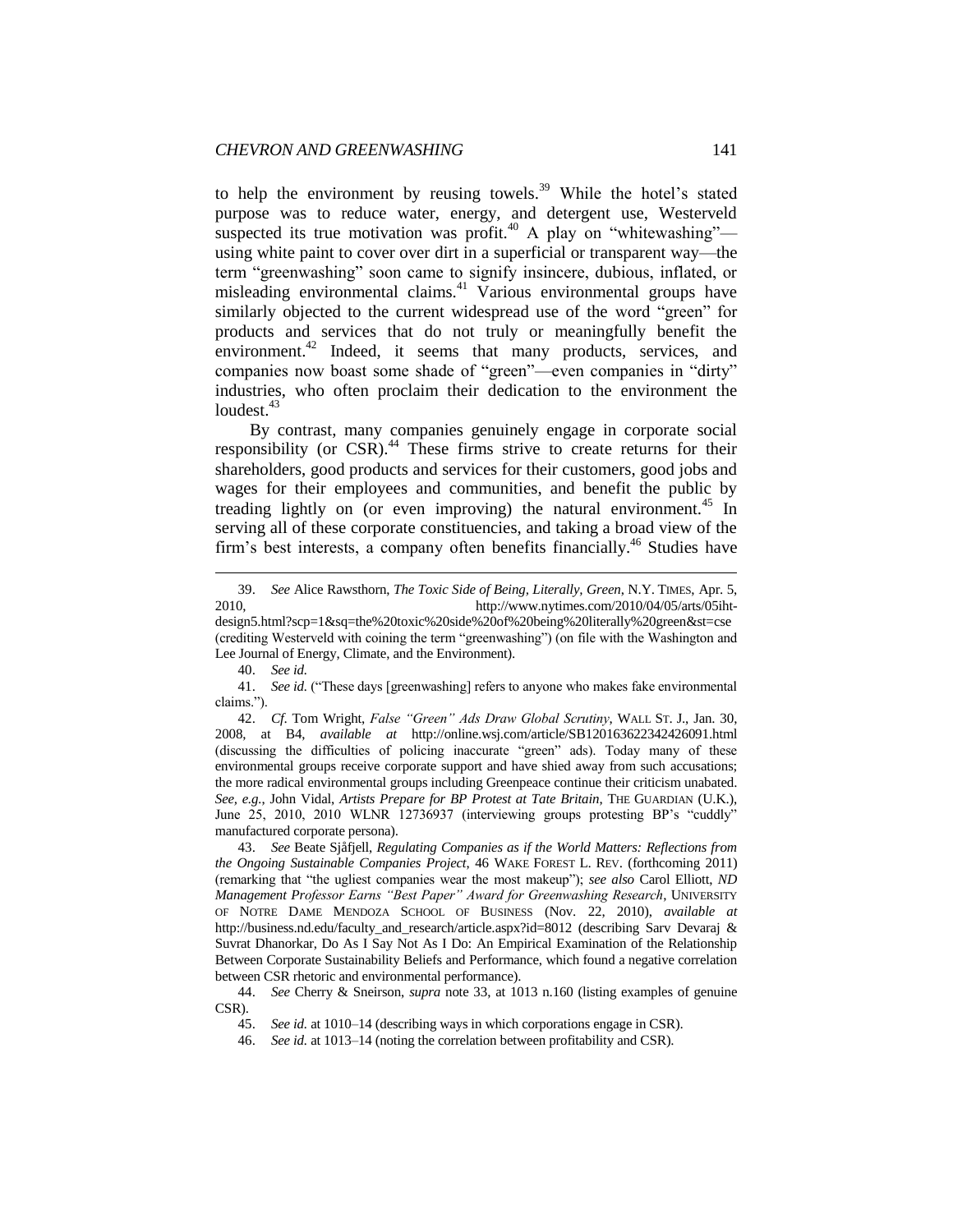shown that CSR tends to break even and frequently turns a profit, $47$  which comports with one's general sense that consumers are willing to pay more for organic, sustainably harvested, and/or environmentally gentle goods and services.<sup>48</sup>

Several legal scholars have noted the problems that arise from greenwashing and other forms of faux CSR.<sup>49</sup> Driven to maximize shortterm profits,<sup>50</sup> companies have an incentive to promise consumers "ecofriendly" products but deliver goods or services in the cheapest way possible, regardless of environmental impact.<sup>51</sup> While this description may seem extreme or blatant, there is an unfortunately strong incentive to renege on advertising promises to uncertain constituencies outside the company, like the environment.<sup>52</sup> Indeed, because of these issues, some commentators have called for more disclosure of the true state of corporate environmental records and for the creation of a remedy for fraudulent or misleading CSR claims.<sup>53</sup>

Professor Cynthia Williams began this effort approximately ten years ago, arguing in the *Harvard Law Review* that the SEC should require publicly-traded companies to make accurate and standardized disclosures of their social and environmental performance.<sup>54</sup> More recently, Professor Michael Siebecker agreed but noted that false CSR advertising, commercials, and social responsibility reports might easily mislead

48. *See* Cherry & Sneirson, *supra* note 33, at 1002–03 (noting consumer willingness to pay more for socially responsible goods and services).

49. *See id.* at 1026–27 (citing scholarship).

50. *See* Judd F. Sneirson, *Shareholder Profits and the Sustainable Corporation*, 46 WAKE FOREST L. REV. 541, 556 (2011) [hereinafter Sneirson, *Shareholder Profits*] (identifying the market forces that encourage corporate managers to focus on short-term stock price).

51. *See* Cherry & Sneirson, *supra* note 33, at 1026–28 (discussing incentives to produce short-term profits).

52. *See id.* at 1026–28 (noting these incentives).

54. *See* Williams, *supra* note 53, at 1293–1306 (proposing that the SEC mandate disclosure of environmental information, thus providing a check against inflated advertising claims).

<sup>47.</sup> *See id.* at 1013 (citing various studies); *see also* Michael C. Jensen, *Value Maximization, Stakeholder Theory, and the Corporate Objective Function*, 22 J. OF APPLIED CORP. FIN. 32, 32–41 (2001) (positing that a firm best maximizes its long-term value by tending to all of its stakeholder groups).

<sup>53.</sup> *See, e.g*., Cynthia A. Williams, *The SEC and Corporate Social Transparency*, 112 HARV. L. REV. 1197, 1293–1306 (1999) (proposing that SEC mandate disclosure of environmental information, thus providing a check against inflated advertising claims); Michael R. Siebecker, *Corporate Speech, Securities Regulation, and an Institutional Approach to the First Amendment*, 48 WM. & MARY L. REV. 613, 618–19 (2006) (suggesting that First Amendment jurisprudence does not protect misleading corporate political speech from mandatory disclosure securities laws); Janet E. Kerr, *The Creative Capitalism Spectrum: Evaluating CSR Through a Legal Lens*, 81 TEMP. L. REV. 831, 834–42 (2008) [hereinafter Kerr, *Creative Capitalism*] (contemplating corporate liability for "greenwashing" under Section 10(b) of the Securities Exchange Act).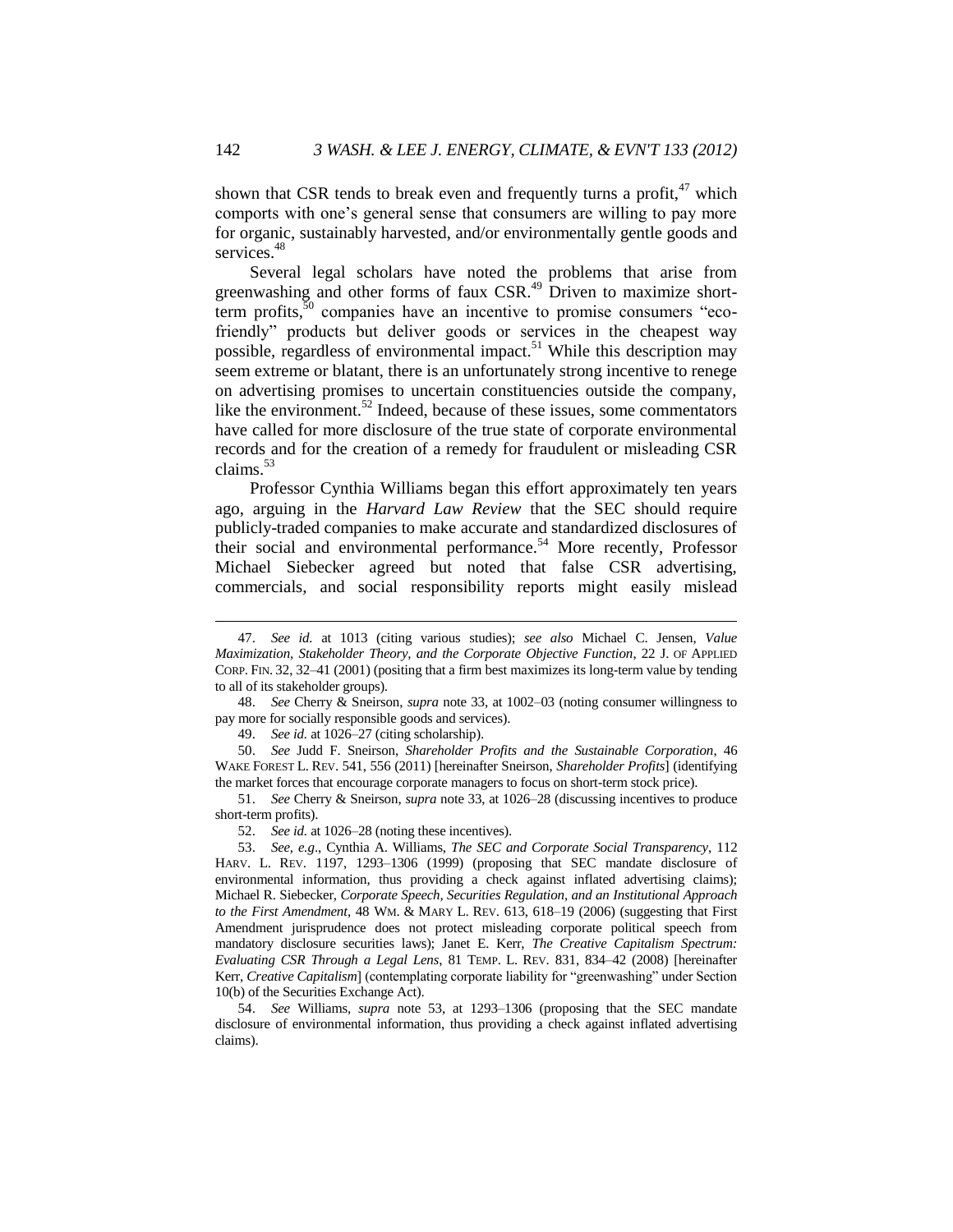$\overline{\phantom{a}}$ 

investors.<sup>55</sup> And two years ago, Professor Janet Kerr began sketching the preliminary contours of what an action under Rule 10b-5 for misleading or faux CSR might look like.<sup>56</sup>

In our previous article, we criticized BP as a "free rider" on the CSR efforts of other firms and argued that BP undeservingly enjoyed the public's goodwill toward companies involved in socially responsible practices.<sup>57</sup> The gap that BP so effectively exploited—taking advantage of the public relations upside of CSR without actually expending the time or money to integrate or engage in it—is particularly troublesome in that it might ultimately erode the positive sentiment enjoyed by companies actually engaged in meaningful CSR.<sup>58</sup> We then suggested a number of avenues for policing greenwashing and faux CSR, which we revisit here: remedies under false advertising laws; claims under the securities-fraud laws; the newly established Bureau of Consumer Financial Protection, which could play a major role in policing CSR claims; and private standardsetting by independent organizations or other groups.<sup>59</sup> We review their basic elements below and in Part III apply them to Chevron's "we agree" campaign.

<sup>55.</sup> *See* Siebecker, *supra* note 53, at 618–19 (suggesting that First Amendment jurisprudence does not protect misleading corporate political speech from mandatory disclosure securities laws).

<sup>56.</sup> *See* Kerr, *Creative Capitalism*, *supra* note 53, at 839–42 (applying Rule 10b–5 to materially misleading CSR statements). Some of Professor Kerr's other proposals are far more radical. For example, in a 2009 article, she argues that the government might want to choose to mandate CSR in some instances, for example, when a multinational corporation engages in various functions in a third-world country that make it more akin to a government than a corporation. *See* Janet E. Kerr, *A New Era of Responsibility: A Modern American Mandate for CSR*, 78 UMKC L. REV. 327, 333–34 (2009) (arguing that Congress has the authority to set corporate social responsibilities under the Commerce Clause); *see also* David Monsma & John Buckley, *Non-Financial Corporate Performance: The Material Edges of Social and Environmental Disclosure*, 11 U. BALT. J. ENVT'L L. 151, 182–93 (2004) (arguing that corporate statements about the extent of their CSR programs could in some instances be material). Others have noted that corporate "codes of ethics" could also potentially be subject to liability as a form of false advertising if the company's executives fail to comply with the codes. *See* Su-Ping Lu, *Corporate Codes of Conduct and the FTC: Advancing Human Rights Through Deceptive Advertising Law*, 38 COLUM. J. TRANSNAT'L L. 603, 619–28 (2000) (discussing the elements necessary to enforce corporate conduct through the FTC).

<sup>57.</sup> *See* Cherry & Sneirson, *supra* note 33, at 1036 (arguing that BP benefited from other companies' genuine CSR by advertising their faux CSR).

<sup>58.</sup> *See id.* at 1026–27 (citing Professors Williams, Siebecker, and Kerr's articles on CSR and greenwashing).

<sup>59.</sup> *See id.* at 1025–35 (discussing possible legal claims against companies employing faux CSR).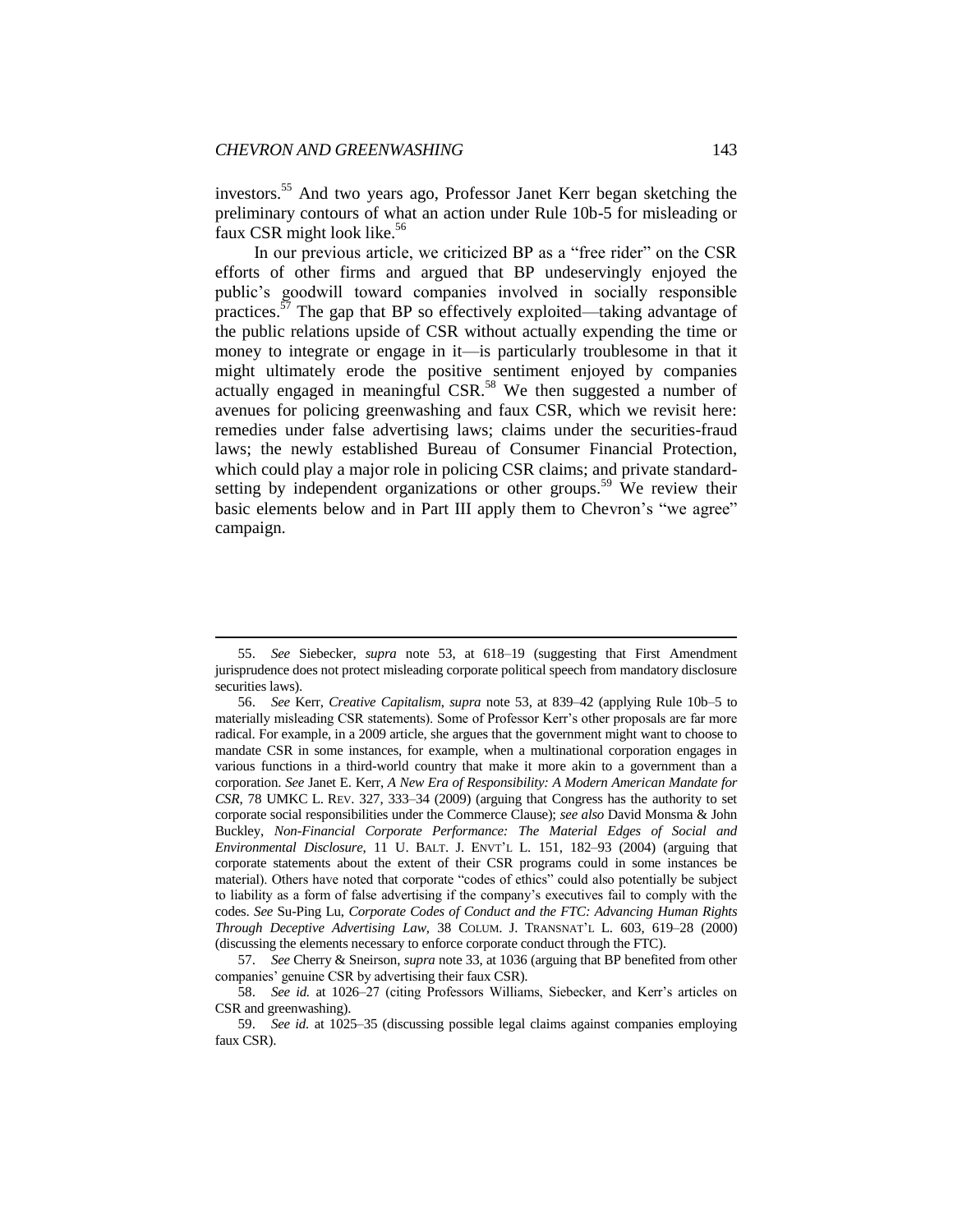#### <span id="page-12-0"></span>*A. False Advertising*

To allege a claim for unfair trade practices, false advertising, or consumer fraud, one must typically show a representation, omission, or practice that is likely to mislead or deceive potential consumers; the representation, omission, or practice must be material, meaning it is likely to affect consumers' buying decisions; and the representation, omission, or practice must cause consumers some injury.<sup>60</sup>

There are few such reported cases dealing with corporate claims of social responsibility, and those that have been brought typically concern specific product labeling asserting the product is "green."<sup>61</sup> For example. successful claims have been made as against insecticide companies who labeled their products as safe or environmentally friendly when that was not the case.<sup>62</sup> Cases have also been brought challenging the use of the word "recycled," "recyclable," or "biodegradable," which all now have strict legal definitions.<sup>63</sup> Although these cases dealt with false representation claims concerning product labeling, a false advertising case around an environmental claim could be seen as analogous.

Perhaps the most prominent case involving greenwashing and faux CSR is *Kasky v. Nike*. <sup>64</sup> There, activist plaintiffs brought an action under California's false advertising law against Nike for making assertions about its labor practices, which action the lower courts summarily dismissed on free-speech grounds.<sup>65</sup> Holding that Nike's assertions were commercial speech and thus subject to a lower level of constitutional protection, the California Supreme Court remanded the case for further factual findings to

<sup>60.</sup> *See* IQ Prods. Co. v. Pennzoil Prods. Co., 305 F.3d 368, 370 (5th Cir. 2002) (interpreting section 43(a) of the Lanham Act, 15 U.S.C.  $\S$  1125(a)(1)(A)–(B) (2006), which regulates false or misleading descriptions of fact in connection with commerce of goods and services); *see also* Kasky v. Nike, Inc., 45 P.3d 243, 247 (Cal. 2002) (analyzing Nike's statements about its labor practices under California law), *cert. granted*, 539 U.S. 654 (2003). Many states provide similar protections. *See, e.g.*, N.J. STAT. ANN. § 56:8-19 (West 2001 & Supp. 2011) (regulating consumer fraud); N.C. GEN. STAT. § 75-1.1(a) (2009) (regulating unfair trade practices).

<sup>61.</sup> *See* Douglas M. Branson, *Corporate Governance "Reform" and the New Corporate Social Responsibility*, 62 U. PITT. L. REV. 605, 646 (2001) (identifying specific claims against green labeling).

<sup>62.</sup> *See id.* (referencing cases involving misleading environmental advertising claims); *see also* John M. Church, *A Market Solution to Green Marketing: Some Lessons from the Economics of Information*, 79 MINN. L. REV. 245, 301–04 (1994) (same).

<sup>63.</sup> *See* 16 C.F.R. Part 260 (2011) (setting forth the Federal Trade Commission's "Green Guides" for the use of environmental labels in marketing); Church, *supra* note 62, at 305–06 (referring to cases involving terms such as "degradable," "biodegradable," "environmentally safe," and "ozone friendly").

<sup>64.</sup> Kasky v. Nike, Inc., 45 P.3d 243 (Cal. 2002), *cert. granted*, 539 U.S. 654 (2003).

<sup>65.</sup> *See id.* at 249 (summarizing the case's procedural history).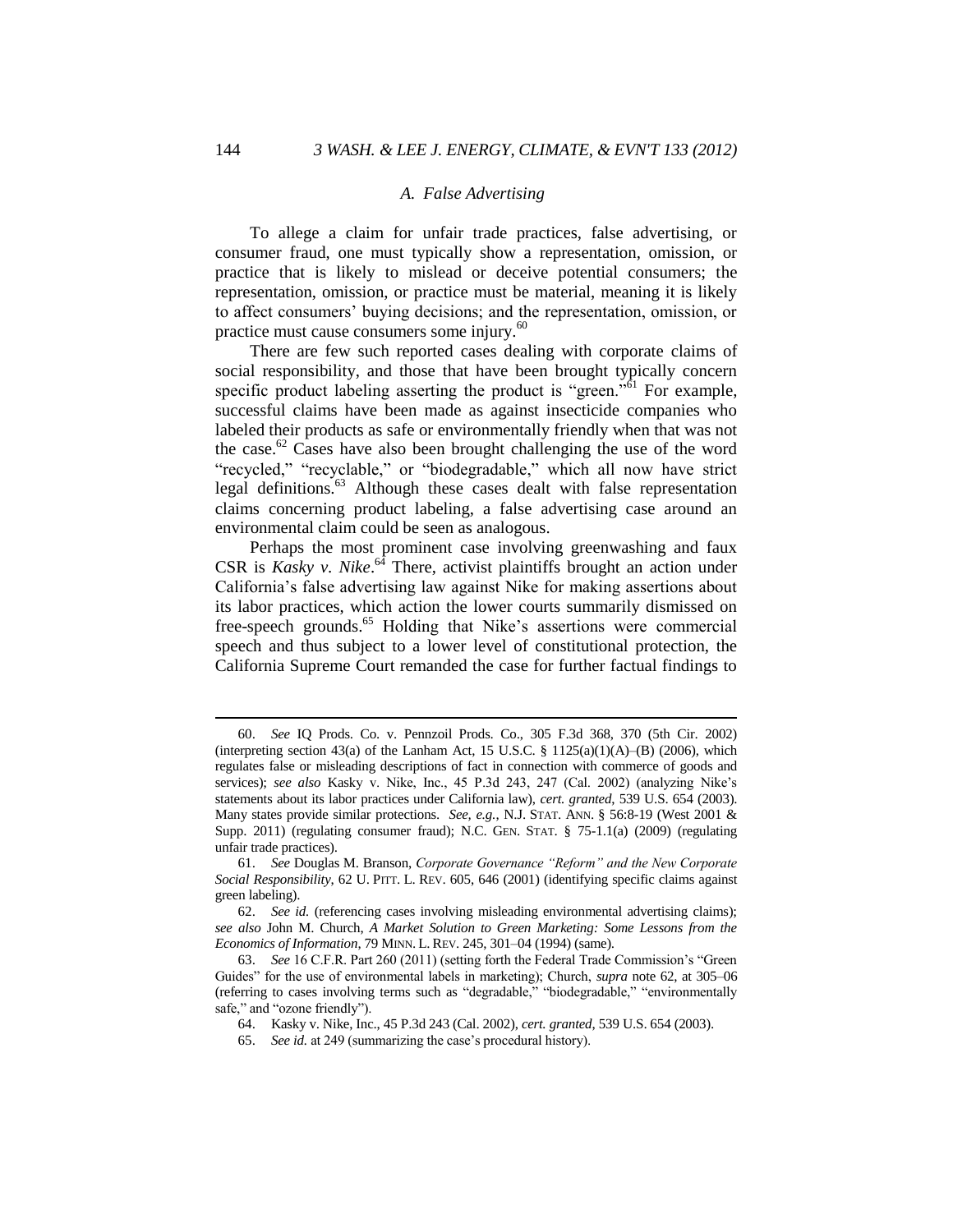see if Nike's statements were, indeed, false.<sup>66</sup> The California Supreme Court stated:

Our holding, based on decisions of the United States Supreme Court, in no way prohibits any business enterprise from speaking out on issues of public importance or from vigorously defending its own labor practices. It means only that when a business enterprise, to promote and defend its sales and profits, makes factual representations about its own products or its own operations, it must speak truthfully.<sup>67</sup>

The case eventually settled out of court with Nike promising to fix various labor issues, subject itself to third-party monitoring, and make a monetary payment to a worker's advocacy non-profit group.<sup>68</sup> While many commentators have lauded *Kasky v. Nike* as a promising avenue to keep corporations to their word regarding worker rights, $69$  the result is more tantalizing than fulfilling, as the Supreme Court of the United States never ruled on the issue.

That said, the issue likely remains an open one: if "green" claims were a significant part of a company's consumer marketing and consumers did, in fact, rely on false statements, the corporation's claims would not be entitled to an absolute First Amendment free-speech defense.<sup>70</sup> Instead, such statements would only be accorded the (lesser) deference afforded to commercial speech.<sup>71</sup> State governments may regulate commercial speech that is false or misleading,  $72$  and consumer reliance on false green advertising could form the basis of private actions for false advertising and consumer fraud.<sup>73</sup> Thus, if consumers could show that they purchased gasoline or other goods and services on the basis of green advertising

<sup>66.</sup> *See id.* at 262 (not deciding whether Nike's speech was false or misleading).

<sup>67.</sup> *Id.* at 247.

<sup>68.</sup> *See* Adam Liptak, *Nike Move Ends Case Over Firms' Free Speech*, N.Y. TIMES, Sept. 13, 2003, at A8 (discussing how Nike's settlement ended what was expected to be a landmark ruling on free speech).

<sup>69.</sup> For a sampling of commentary about *Kasky v. Nike*, see generally Robert L. Kerr, *From Sullivan to Nike: Will the Noble Purpose of the Landmark Free Speech Case Be Subverted to Immunize False Advertising*, 9 COMM. L. & POL'Y 525 (2004); Tamara R. Piety, *Grounding Nike: Exposing Nike's Quest for a Constitutional Right to Lie*, 78 TEMP. L. REV. 151 (2005); Michele Sutton, *Between a Rock and a Judicial Hard Place: Corporate Social Responsibility Reporting and Potential Legal Liability Under* Kasky v. Nike, 72 UMKC L. REV. 1159 (2004); Samuel A. Terilli, Nike v. Kasky *and the Running-But-Going-Nowhere Commercial Speech Debate*, 10 COMM. L. & POL'Y 383 (2005); David C. Vladeck, *Lessons from a Story Untold:* Nike v. Kasky *Reconsidered*, 54 CASE W. RES. L. REV. 1049 (2004).

<sup>70.</sup> *See* Kasky v. Nike, Inc., 45 P.3d 243, 247–49 (Cal. 2002) (concluding Nike's statements are commercial speech).

<sup>71.</sup> *See id.* at 247.

<sup>72.</sup> *See id.* (noting permissible limitations on commercial speech).

<sup>73.</sup> *See supra* notes 39–59 and accompanying text (discussing the background of greenwashing and faux CSR).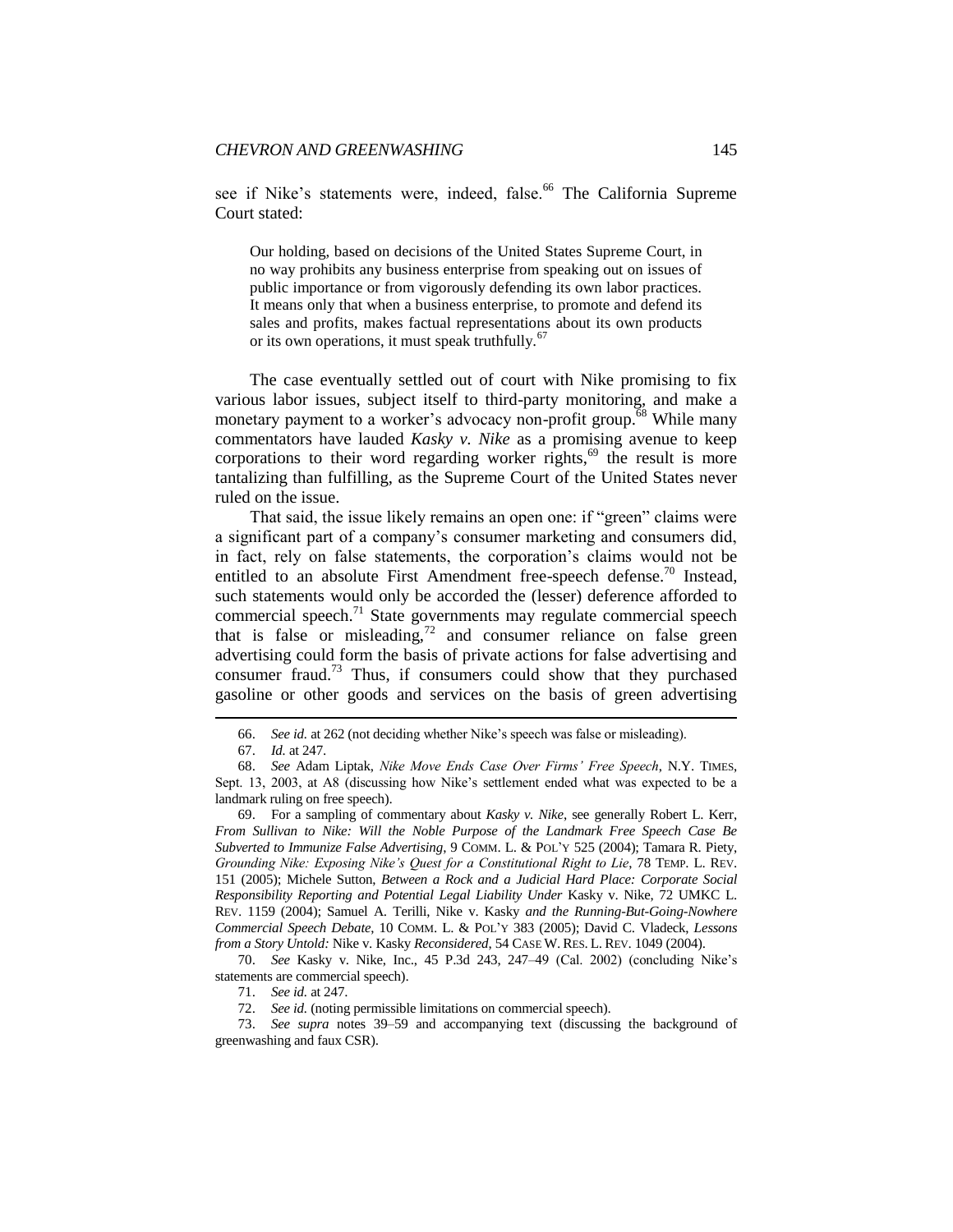claims that turned out not to be true, they would be entitled to recover the amount that they paid as compared to prices for similar goods and services, together with any other damages as provided in the relevant statutes.

#### <span id="page-14-0"></span>*B. Securities Fraud*

A second cause of action could lie with investors under Section  $10(b)^{74}$ and Rule  $10b-5^{75}$  for securities fraud. Rule 10b-5 requires that a plaintiff show a material misstatement or actionable omission of fact, made with scienter, on which another justifiably relies, causing damages.<sup>76</sup> Securities fraud additionally requires that the fraud be "in connection with the purchase or sale of a security" per the statute;<sup>77</sup> if the security is traded on an efficient market such as the New York Stock Exchange, reliance can be presumed under the "fraud on the market theory"; $\frac{78}{18}$  and, regarding causation, the plaintiff must show both that the misstatement or omission caused the purchase or sale (transaction causation) and that the misstatement or omission caused the complained-of loss (loss causation).<sup>79</sup>

A recent Sixth Circuit case highlights a difficult obstacle for faux CSR claims alleging securities fraud: materiality.<sup>80</sup> There, shareholders sued the Ford Motor Company alleging securities fraud in connection with the company's statements regarding the safety of the Ford Explorer's tires.<sup>81</sup> Plaintiffs noted that they were in part suing Ford for calling itself a "socially responsible company" while simultaneously marketing products that were dangerous.<sup>82</sup> The court was not moved by Ford's claim that it was "a leader in corporate social responsibility":

Such statements are either mere corporate puffery or hyperbole that a reasonable investor would not view as significantly changing the general gist of available information, and thus, are not material, even if they were misleading. All public companies praise their products and

<sup>74.</sup> *See* Securities Exchange Act of 1934 § 10(b), 15 U.S.C. § 78j–2 (2010) (prohibiting securities fraud).

<sup>75.</sup> *See* 17 C.F.R. § 240.10b–5 (2011) (prohibiting securities fraud).

<sup>76.</sup> *Compare* WILLIAM LLOYD PROSSER ET AL., PROSSER & KEETON ON LAW OF TORTS § 105 (W. Page Keeton et al. eds., 5th ed. 1984) (listing the elements of common-law fraud), *with* Basic, Inc. v. Levinson, 485 U.S. 224, 231–32 (1988) (listing the elements of securities fraud), *and* Dura Pharm. Inc. v. Broudo, 544 U.S. 336, 341–42 (2005) (same).

<sup>77.</sup> *See* 15 U.S.C. § 78j(b).

<sup>78.</sup> *See Basic, Inc.*, 485 U.S. at 241–48 (endorsing the fraud-on-the-market theory).

<sup>79.</sup> *See Dura Pharm., Inc.*, 544 U.S. at 341–42 (distinguishing between transaction causation and loss causation and requiring both).

<sup>80.</sup> *See* In re Ford Motor Co., 381 F.3d 563, 570–71 (6th Cir. 2004) (analyzing whether Ford's statements were material); *see also* Monsma & Buckley, *supra* note 56, at 115 (discussing materiality); Kerr, *Creative Capitalism*, *supra* note 53, at 857 (same).

<sup>81.</sup> *See In re Ford Motor Co.*, 381 F.3d at 570–71 (relating plaintiffs' allegations).

<sup>82.</sup> *Id.* at 569.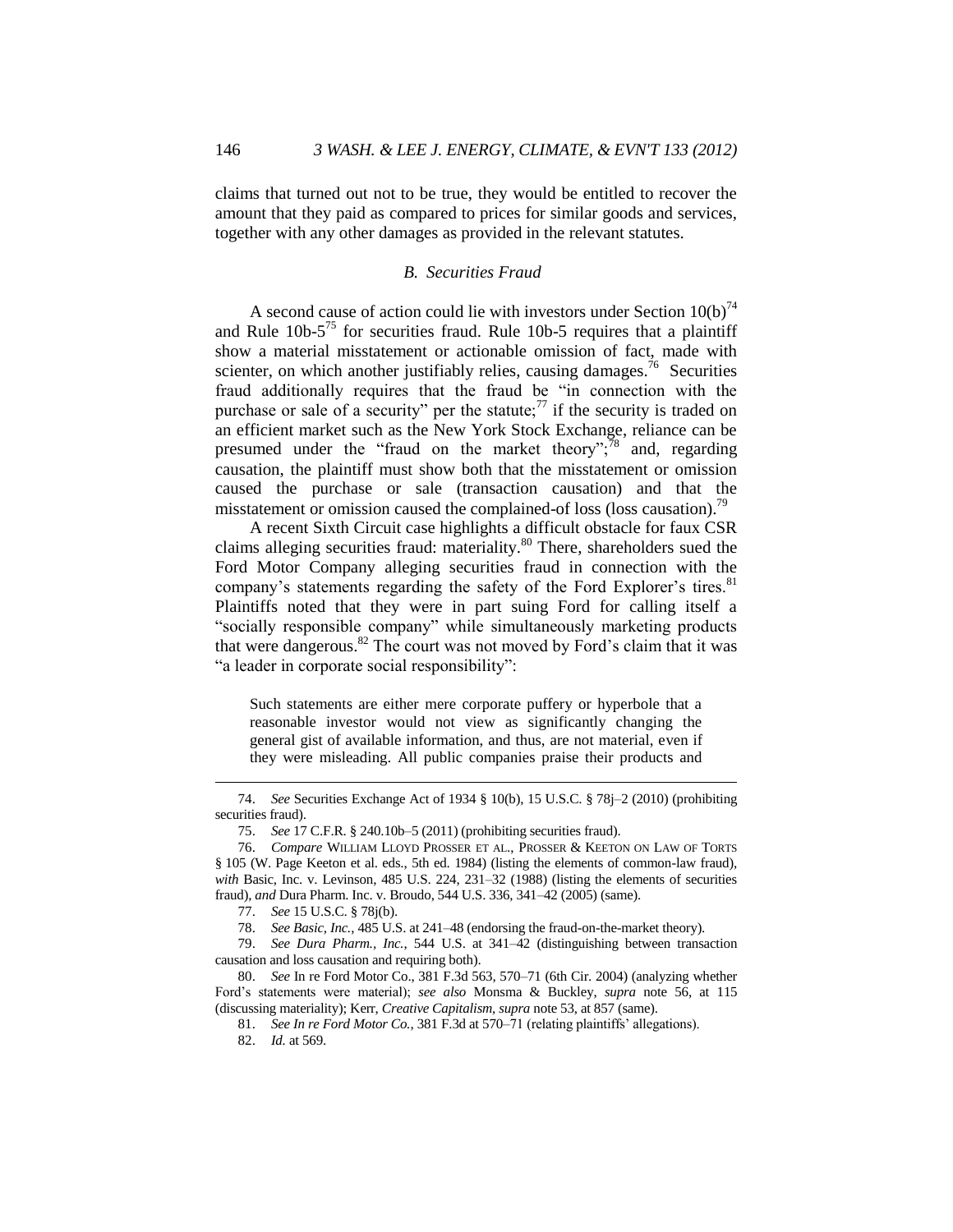**.** 

their objectives. Courts everywhere "have demonstrated a willingness to find immaterial as a matter of law a certain kind of rosy affirmation commonly heard from corporate managers and numbingly familiar to the marketplace—loosely optimistic statements that are so vague, so lacking in specificity, or so clearly constituting the opinions of the speaker, that no reasonable investor could find them important to the total mix of information available."83

Thus, even if a faux CSR challenge can successfully point to a company's false statement, that statement might be immaterial as a matter of law on the ground that it is just meaningless hyperbolic puffery.<sup>84</sup>

We suggested in our earlier article that this materiality hurdle might be overcome on appropriate facts.<sup>85</sup> We noted that, as socially conscious investing continues to increase in volume and popularity, $86$  "a large institutional investor or a class of socially responsible mutual funds may have a more objective basis for relying on non-financial company statements, policies and practices."<sup>87</sup> These sorts of funds explicitly make investment decisions based on more than just financial performance and place credence on statements about a company's social and environmental activities.<sup>88</sup> It would be wrong to say that CSR would be immaterial to such an investment decision, notwithstanding the Sixth Circuit's reasoning in the quoted passage.

A second, smaller hurdle for faux CSR securities fraud claims involves causation. As noted above, a plaintiff in a securities fraud action must prove both that the misstatement caused the plaintiffs to purchase or sell the company's security and that the misstatement of fact relates to the complained-of loss.<sup>89</sup> As applied to BP or Chevron, this means that an investor was motivated to buy or sell their stock on the basis of the companies' environmental platitudes. Such a plaintiff would also have to

<sup>83.</sup> *Id.* at 570–71 (quoting *Shaw v. Digital Equip. Corp.*, 82 F.3d 1194, 1217 (1st Cir. 1996)). On puffery generally, see David A. Hoffman, *The Best Puffery Article Ever*, 91 IOWA L. REV. 1395 (2006).

<sup>84.</sup> *See* Hoffman, *supra* note 83, at 1407 (noting a Fourth Circuit determination that a company's statement about future earnings was immaterial puffery).

<sup>85.</sup> *See* Cherry & Sneirson, *supra* note 33, at 1032 (discussing how, as socially conscious investing increases, the materiality hurdle may not seem insurmountable).

<sup>86.</sup> *See generally* George Djurasovic, *The Regulation of Socially Responsible Mutual Funds*, 22 J. CORP. L. 257 (1997) (noting the increasing popularity of socially conscious investing).

<sup>87.</sup> *See* Monsma & Buckley, *supra* note 56, at 189 (discussing how a company's nonfinancial commitments can create investor expectations).

<sup>88.</sup> *See id.* at 169 (noting that investment firms assess environmental performance and overall corporate responsibility).

<sup>89.</sup> *See supra* note 79 and accompanying text (noting the transaction and loss causation requirements).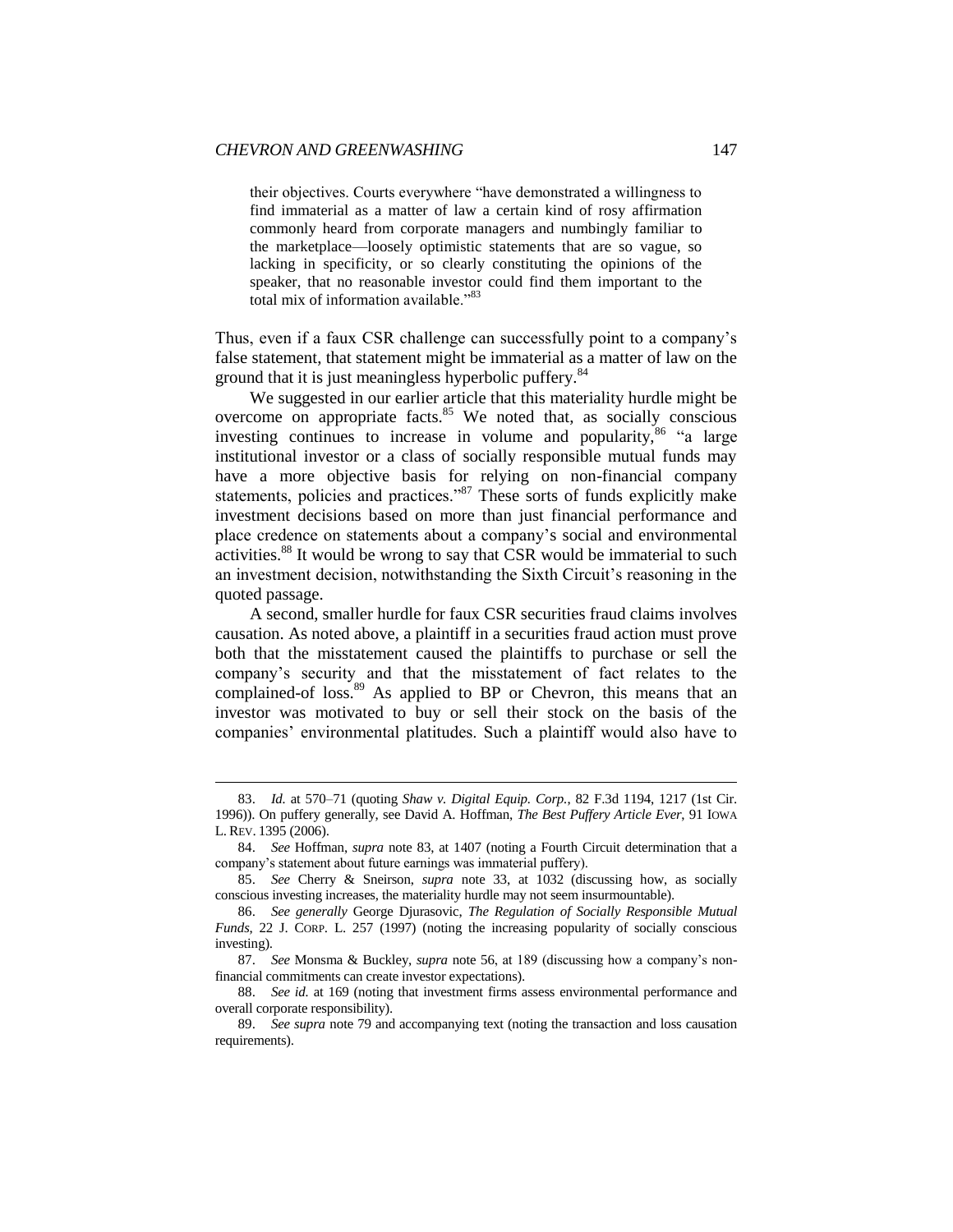show loss causation, that BP's or Chevron's stock price subsequently fell because it did not live up to its environmental claims.

#### <span id="page-16-0"></span>*C. Dodd-Frank*

A third possibility for policing CSR claims may be on the horizon. In July of 2010, Congress enacted a number of historic financial reforms as part of the Dodd-Frank Act.<sup>90</sup> Section 1011 of the Act enables the establishment of a Bureau of Consumer Financial Protection to "regulate the offering and provision of consumer financial products or services under the Federal consumer financial laws."<sup>91</sup> The statutory language concerning consumer education, appropriate disclosure, and tracking of consumer  $complaints<sup>92</sup>$  could overlap with faux CSR and greenwashing, as these are consumer-information issues and accurate disclosure could certainly influence consumers' informed investment decisions. Further, educating consumers about their rights should include helping consumers understand whether their purchases will advance the causes they believe in. That can only be done through accurate disclosure. As the legislation and the Bureau are still so new, it is difficult to know how the various provisions will be enforced and what litigation they will generate. That said, it is intriguing to think about the possibility that the new agency might include accurate corporate social responsibility information as one aspect of its consumerfraud agenda. $93$ 

## <span id="page-16-1"></span>*D. Certifications*

A fourth means of policing corporate claims of social responsibility draws on certifications. Many public and private certifications currently exist, verifying that foods are organic or kosher,  $94$  that products are fairly

<sup>90.</sup> Dodd-Frank Wall Street Reform and Consumer Protection Act, Pub. L. No. 111– 203, 124 Stat. 1376, 1964 (2010).

<sup>91.</sup> *Id.* § 1011.

<sup>92.</sup> *See id.* §§ 1031–37 (delineating the actions the Bureau may take against unfair, deceptive, or abusive acts or practices).

<sup>93.</sup> *See generally* Cherry & Sneirson, *supra* note 33, at 1034.

<sup>94.</sup> *See National Organic Program*, U.S. DEP'T OF AGRIC., AGRIC. MKTG. SERV., http://www.ams.usda.gov/AMSv1.0/nop (last visited Sept. 7, 2011) (describing the regulations and process for certifying USDA organic products) (on file with the Washington and Lee Journal of Energy, Climate, and the Environment); *see also Certification Services*, QUALITY ASSURANCE INT'L, http://www.qai-inc.com/services/certification\_services.asp (last visited Sept. 7, 2011) (explaining QAI's certification programs) (on file with the Washington and Lee Journal of Energy, Climate, and the Environment); *Overview of Oregon Tilth*, OR. TILTH, http://tilth.org/about (last visited Sept. 7, 2011) (describing the nonprofit organization's goal of supporting socially equitable agriculture through certification) (on file with the Washington and Lee Journal of Energy, Climate, and the Environment); *OUKosher.Org: The World's Most*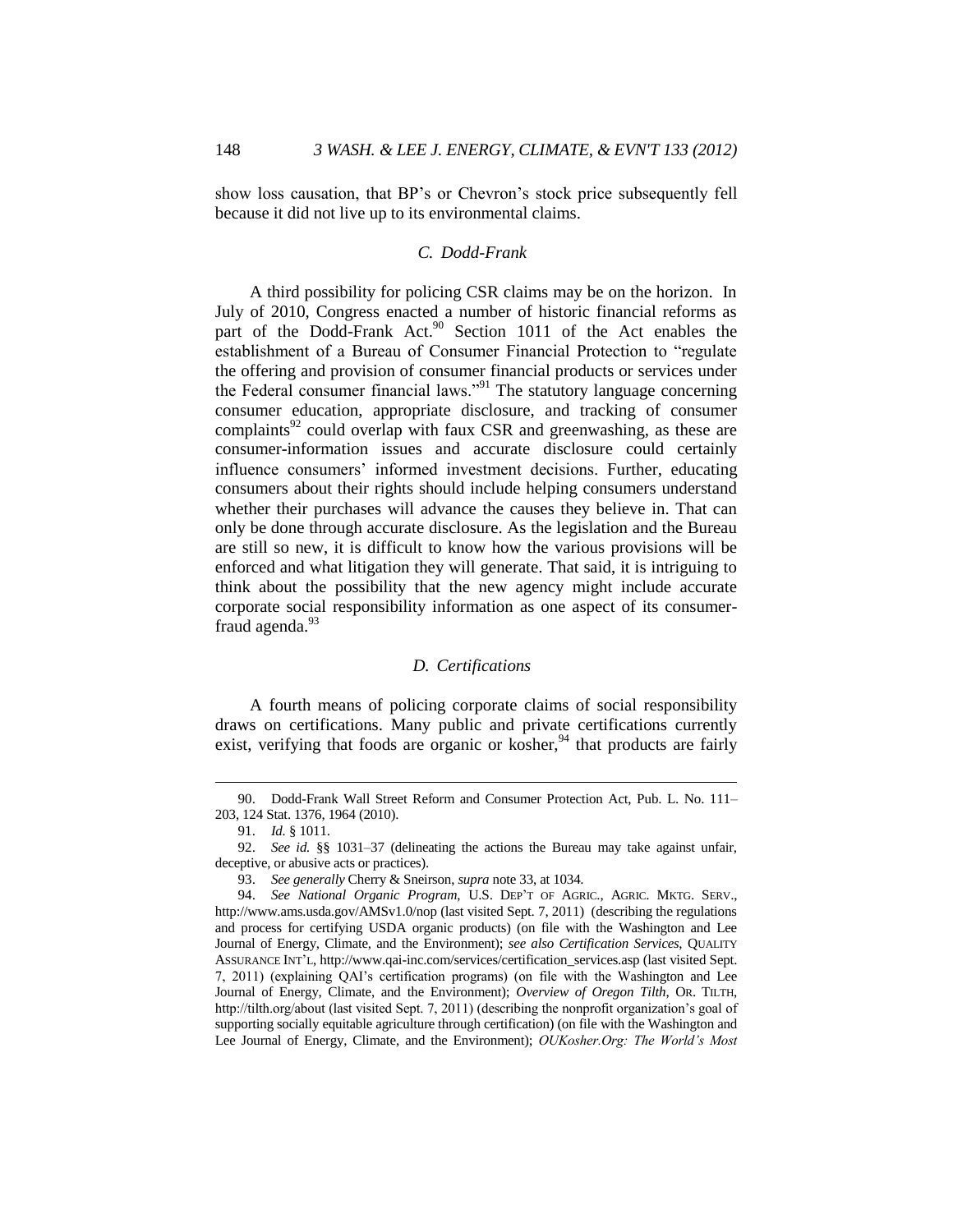1

traded or meet certain qualities,<sup>95</sup> that buildings meet certain "green" standards,<sup>96</sup> that wood and paper products are sustainably harvested,  $97$  and that companies adhere to environmental and social-responsibility standards.<sup>98</sup> Certifying organizations typically license their marks to those who meet their standards, permitting them to display the marks on products and in advertisements, sometimes in exchange for some amount of compensation.<sup>99</sup>

These and other marks can be used to verify corporations' socialresponsibility claims for consumers and investors.<sup>100</sup> B Labs, the owner of the "B Corporation" mark, already offers something similar, certifying and licensing corporations that adhere to its standards of environmental and social benevolence.<sup>101</sup> The Bureau of Consumer Financial Protection or another federal agency could also develop uniform corporate social responsibility standards and designate private organizations to verify compliance with them, as the Department of Agriculture did for organic food.<sup>102</sup> Such marks could offer consumers and investors a verifiable option for identifying and comparing socially responsible companies and products and offer companies wishing to proclaim their CSR bona fides a credible way to do so.

96. *See* U.S. GREEN BLDG. COUNCIL, http://www.usgbc.org/leed (last visited Sept. 7, 2011) (describing the LEED building designations) (on file with the Washington and Lee Journal of Energy, Climate, and the Environment).

97. *See* FOREST STEWARDSHIP COUNCIL, http://www.fsc.org (last visited Sept. 7, 2011) (describing the FSC certification process) (on file with the Washington and Lee Journal of Energy, Climate, and the Environment).

98. *See* Judd F. Sneirson, *Green Is Good: Sustainability, Profitability, and a New Paradigm for Corporate Governance*, 94 IOWA L. REV. 987, 1017–19 (2009) [hereinafter Sneirson, *Green is Good*] (discussing the "B Corporation" and how its mark signifies that a business meets certain high standards of social and environmental performance).

99. *See, e.g.*, *id.* (describing the "B Corporation" mark and arrangement).

100. *See* Cherry & Sneirson, *supra* note 33, at 1034 (discussing how the private certification model can help to police corporate claims of social responsibility).

101. *See* Sneirson, *Green is Good*, *supra* note 98, at 1017–19 (describing the "B Corporation" mark and arrangement).

102. *See* Cherry & Sneirson, *supra* note 33, at 1034–35 (discussing the development of the USDA standards for organic-labeled food).

*Recognized & Trusted Kosher Trademark*, ORTHODOX UNION, http://www.oukosher.org (last visited Sept. 7, 2011) (describing the O-U hechsher and mark) (on file with the Washington and Lee Journal of Energy, Climate, and the Environment).

<sup>95.</sup> *See* FAIR TRADE USA, http://www.transfairusa.org (last visited Sept. 7, 2011) (defining what fair trade is and what the Fair Trade Certified label represents) (on file with the Washington and Lee Journal of Energy, Climate, and the Environment); *see also About the Good Housekeeping Seal: How Our Magazine and the GH Seal Protect You*, GOOD HOUSEKEEPING, http://www.goodhousekeeping.com/product-testing/history/about-goodhousekeeping-seal (last visited Sept. 7, 2011) (describing the *Good Housekeeping* seal) (on file with the Washington and Lee Journal of Energy, Climate, and the Environment).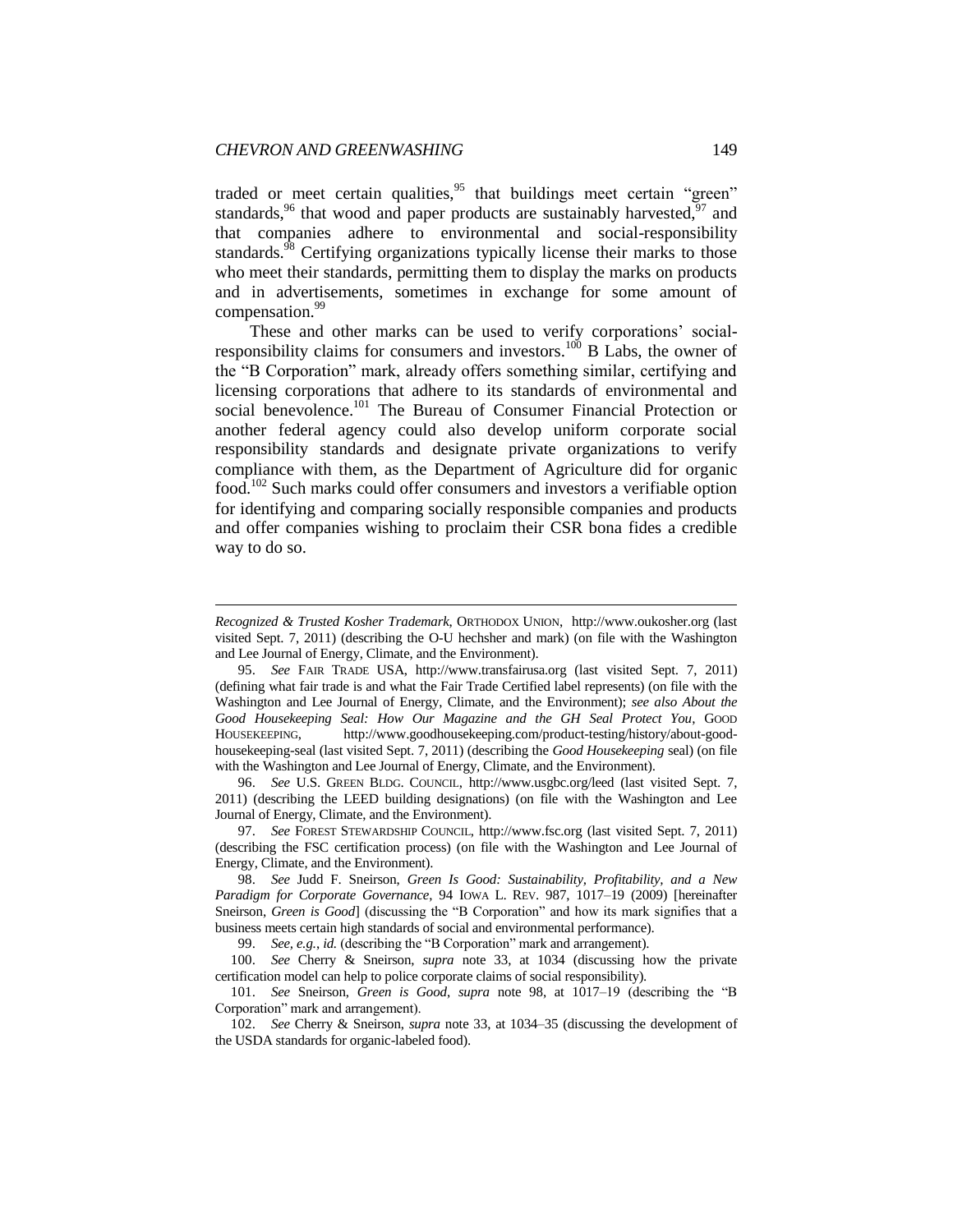#### <span id="page-18-0"></span>*E. Watchdogs*

A final means of keeping corporate claims of CSR in check is through "watchdogs," like the activists who created the Chevron "we agree" spoofs.<sup>103</sup> Some see tremendous potential in these groups' power to reign in false CSR claims: "For the price of a URL and a little wit, a campaign that is out of step with reality can be hacked and become more of a liability than a potential benefit." $104}$  Of course, where a company or its environmental record is not in the public eye, the company is less likely to draw these individuals' ire.<sup>105</sup> Whether such a deterrent is enough to put an end to false claims of CSR remains to be seen, but this may prove a promising method for policing corporate greenwashing.

## <span id="page-18-1"></span>*III. Analysis of the "We Agree" Campaign*

In this Part, we now reexamine Chevron's "we agree" campaign<sup>106</sup> and analyze how such a campaign might fit into our framework for addressing greenwashing and faux CSR.<sup>107</sup>

Chevron's "we agree" campaign and website are in many ways at odds with its Ecuadorean activities.<sup>108</sup> Chevron says that oil companies should protect the environment, that it does protect the environment, that it "places the highest priority on  $\dots$  the environment,"<sup>109</sup> and that it conducts itself in a socially responsible and ethical manner.<sup>110</sup> Chevron also states that it strives to "make a difference" in the communities where it does business, improving people's "health . . . and welfare," and generally supporting and benefiting

<sup>103.</sup> *See supra* notes 12–14 and accompanying text (describing how activists responded to Chevron's "we agree" campaign).

<sup>104.</sup> *See* Werbach, *supra* note 11 ("As times go on these sorts of campaigns will begin to diminish.").

<sup>105.</sup> *See* Cherry & Sneirson, *supra* note 33, at 1002–04 (noting how, before its 2010 oil spill in the Gulf of Mexico, BP was largely admired by environmental groups and others for its perceived earth-friendly approach to doing business).

<sup>106.</sup> *See supra* notes 1–9 and accompanying text (discussing the "we agree" campaign).

<sup>107.</sup> *See supra* Part II (setting forth our framework for policing greenwashing and faux CSR).

<sup>108.</sup> Chevron has also recently drawn criticism from environmentalists and a surprising number of its own shareholders for "fracking"—the controversial drilling method that involves injecting water and chemicals deep underground to fracture rock and release natural gas deposits. *See* Cassandra Sweet, *Chevron Investors Defeat Fracking Proposal*, MARKET WATCH (May 25, 2011, 6:14 PM), http://www.marketwatch.com/story/chevron-investorsdefeat-fracking-proposal-2011-05-25 (last visited Sept. 7, 2011) (noting approximately 40% of Chevron shareholders voted in favor of the shareholder proposal) (on file with the Washington and Lee Journal of Energy, Climate, and the Environment).

<sup>109.</sup> *Supra* note 9 and accompanying text.

<sup>110.</sup> *See supra* note 9 and accompanying text (describing Chevron's vision and values).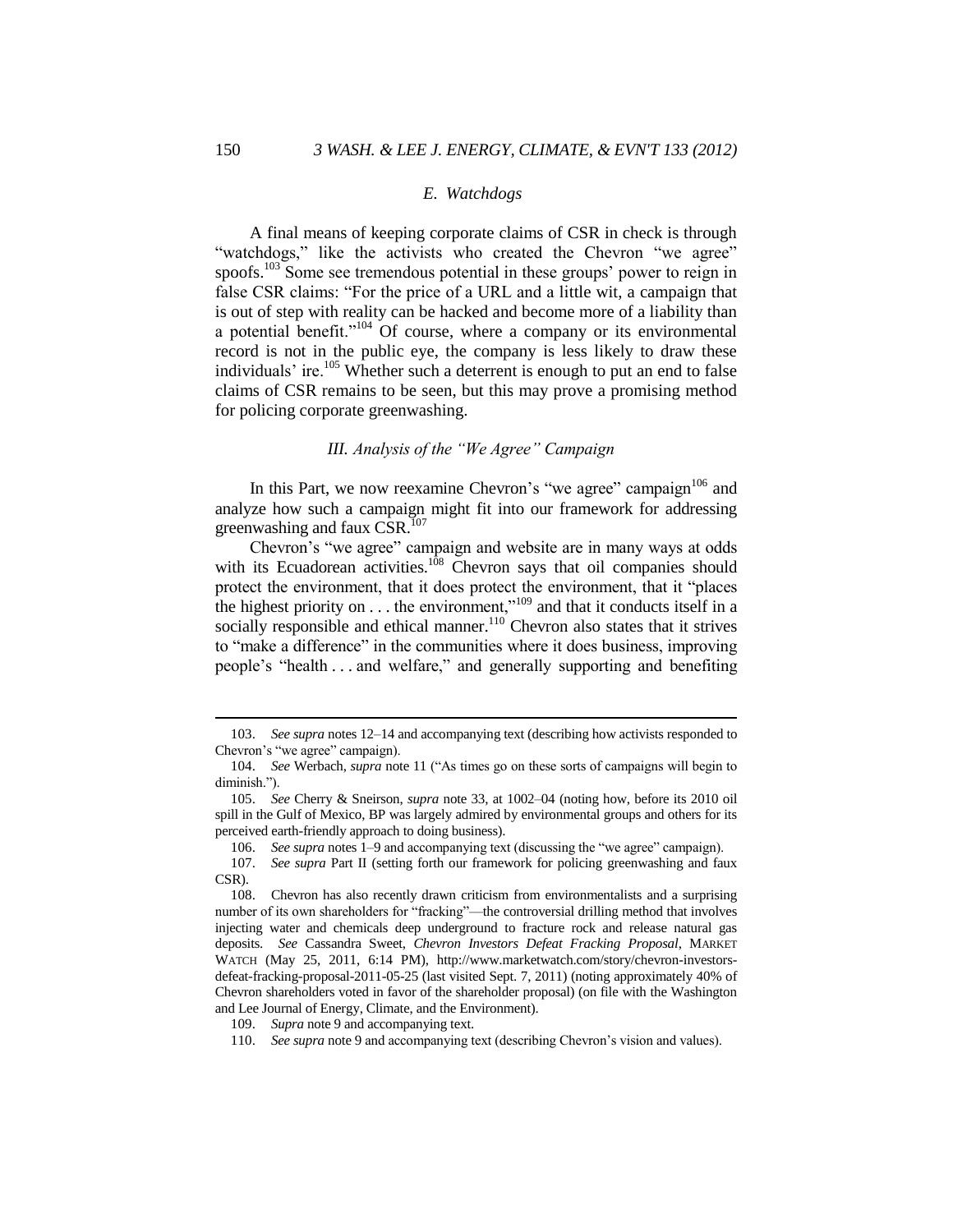"the communities [it is] part of."<sup>111</sup> These claims are complicated and depend on the timeframe being examined. For example, Chevron may follow these precepts even if Texaco did not during its tenure in Ecuador.<sup>112</sup>

Other Chevron statements seem questionable upon closer inspection. For example, Chevron may invest millions of dollars on renewable alternatives to fossil fuels,  $113$  but that is comparatively little for a company with a market capitalization of over \$200 billion, and the company tellingly balances this statement with a reaffirmation of the importance of oil exploration and production.<sup>114</sup> Chevron also says that it puts its profits to good use, but includes in that description paying its employees' salaries (including \$16 million to its CEO in 2010) and issuing its shareholders dividends each quarter.<sup>115</sup> And in its statement about "protecting people and the environment" the company incongruously adds a reference to its assets: "We place the highest priority on the health and safety of our workforce and protection of *our assets* and the environment."<sup>116</sup> In other words, many of Chevron's pro-CSR messages in fact reveal the company's more or less conventional way of doing business.

The value Chevron places on its assets is perhaps most apparent in its defense of the Ecuadorean lawsuit.<sup>117</sup> Whereas Chevron writes on its website, "We accept responsibility and hold ourselves accountable for our work and our actions" and "respect the law,"<sup>118</sup> its litigation strategy calls these claims into question. From the very outset of the Ecuadorean action, the company has disclaimed, not accepted, responsibility for its predecessor's environmental actions, and now that the Ecuadorean court it sought to hear the case has found the company liable, Chevron is fighting around the globe

<sup>111.</sup> *See supra* note 9 and accompanying text (explaining the "Chevron Way").

<sup>112.</sup> *See supra* notes 18, 23–25 and accompanying text (noting the timing of the pollution in Ecuador and Chevron's acquisition of Texaco).

<sup>113.</sup> *See supra* note 4 and accompanying text (quoting Chevron's "we agree" campaign about the company's investments in geothermal, biofuel, and solar technologies).

<sup>114.</sup> *Compare supra* note 4 and accompanying text (discussing Chevron's time and financial commitment to renewable energy), with Chevron Corp., GOOGLE FIN., http://www.google.com/finance?q=NYSE:CVX (last visited Sept. 8, 2011) (listing Chevron's financial information).

<sup>115.</sup> *Compare supra* note 6 and accompanying text (quoting Chevron's statement about putting its profits to good use), *with Chevron Corp.*, GOOGLE FIN., *supra* note 114 (containing information on Chevron's executive compensation and dividend history), *and Chevron Corp. (CVX)*, REUTERS, http://www.reuters.com/finance/stocks/officerProfile?symbol=CVX (last visited Sept. 8, 2011) (same).

<sup>116.</sup> *See supra* note 9 and accompanying text (describing Chevron's position on protecting people, its workers, and the environment).

<sup>117.</sup> *See supra* notes 15–26 and accompanying text (describing the Ecuadorean plaintiffs' lawsuit).

<sup>118.</sup> *See supra* note 9 and accompanying text.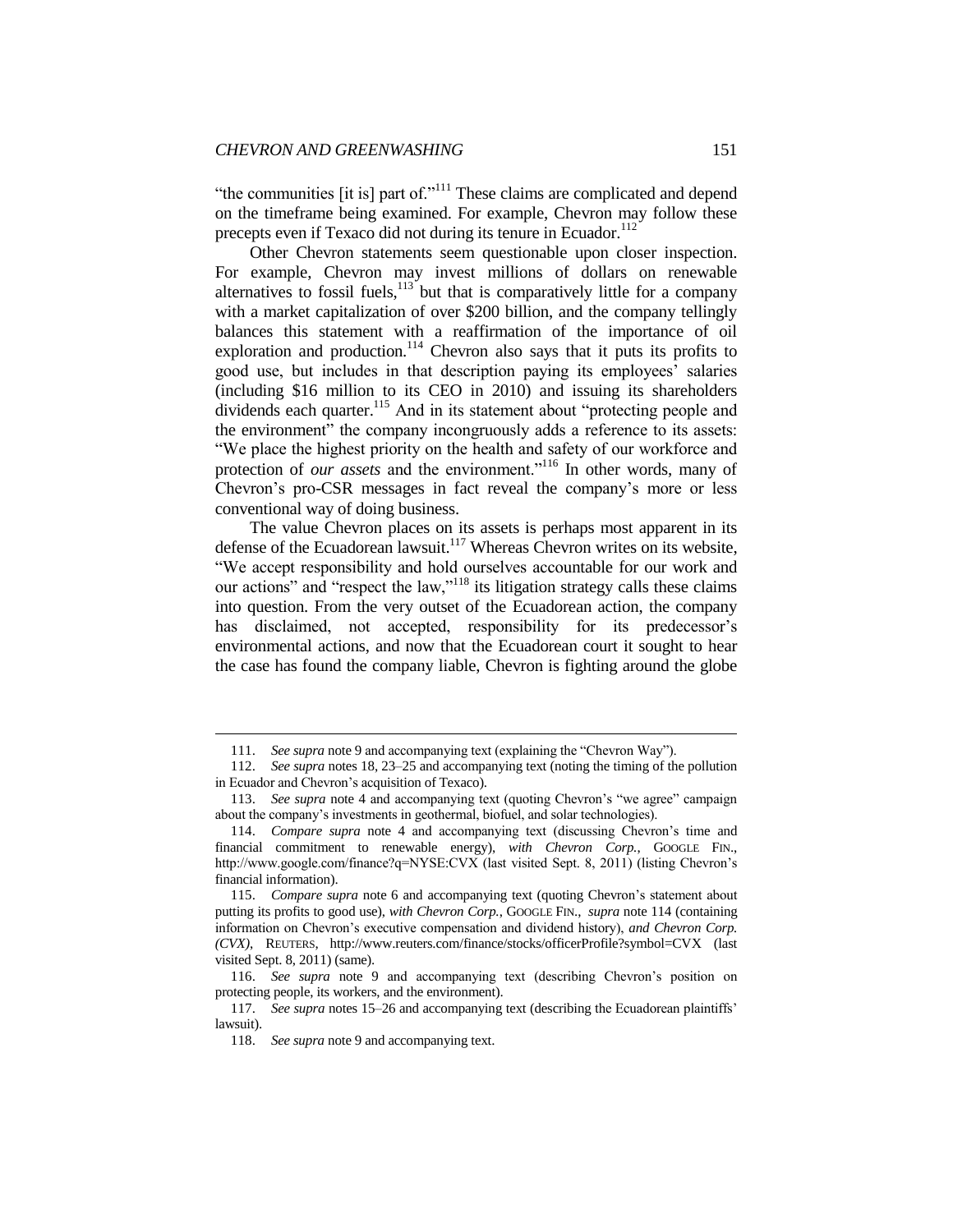to prevent plaintiffs from collecting the judgment.<sup>119</sup> Defending the lawsuit and appealing the trial court's decision are of course not inconsistent with integrity, but prolonging the lawsuit for nearly twenty years in order to outspend and outlast its adversaries, and now working to deny plaintiffs even a rightful recovery, goes well beyond any definition of accepting responsibility.

Still, there might be obstacles to customers wishing to bring a false advertising action based on these statements and actions. As the *Nike* case demonstrates, Chevron could not avoid such a claim on First Amendment grounds and would have to defend it on its merits.<sup>120</sup> But, on the merits, Chevron could argue that even if it made false representations, they were meaningless puffery and in any event not material to a consumer's gasoline purchase.<sup>121</sup> This argument would track the argument Ford successfully made in the securities-fraud case discussed above, $122$  and its likelihood of success would turn on a court's opinion of eco-conscious consumers' choices.<sup>123</sup>

Chevron investors might also encounter difficulty using Chevron's advertising campaign and website<sup>124</sup> as the basis for a securities-fraud action.<sup>125</sup> Plaintiffs might be able to show both transaction and loss causation, assuming they purchased Chevron stock as a result of the company's green advertising campaigns and Chevron's stock price dropped as a result of the Ecuador lawsuit. However, even if Chevron shareholders could successfully prove the company's CSR statements intentionally misleading, the statements might be deemed immaterial in that they would not have altered the "total mix of information" about the company considering its newsworthy litigation efforts in Ecuador.<sup>126</sup>

<sup>119.</sup> *See supra* notes 22–26 and accompanying text (noting Chevron's appeal and other efforts to prevent enforcement of a judgment in the Ecuadorean action).

<sup>120.</sup> *See supra* notes 64–69 and accompanying text (discussing the *Nike* case).

<sup>121.</sup> *See supra* notes 80–84 and accompanying text (discussing a Sixth Circuit case's materiality analysis).

<sup>122.</sup> *See id*.

<sup>123.</sup> Based on the boycott of BP in the summer of 2010, there is evidence to suggest that consumers indeed change their gasoline consumption patterns on factors other than price.

<sup>124.</sup> *See Advertising*, *supra* note 1 (linking to Chevron's advertising campaign).

<sup>125.</sup> Again, we do not discuss Chevron's exposure to securities-fraud liability based on its SEC disclosures concerning the Ecuadorean lawsuit. *See* Billenness & Lewis, *supra* note 36, at 13–16 (analyzing possible securities-fraud claims against Chevron regarding the Ecuadorean litigation).

<sup>126.</sup> *See* TSC Indus., Inc. v. Northway, Inc., 426 U.S. 438, 449 (1976) (discussing materiality and whether statements in question altered the "total mix of information"). Ironically, the spoofed ads and public criticism contributed to the total mix of information on Chevron's Ecuadorean activities, as well. By contrast, before the BP oil spill, the total mix of information probably did not include the environmental and safety risks that BP undertook. *See* Cherry & Sneirson, *supra* note 33, at 1008 (noting the favorable impression BP enjoyed before the *Deepwater Horizon* disaster).